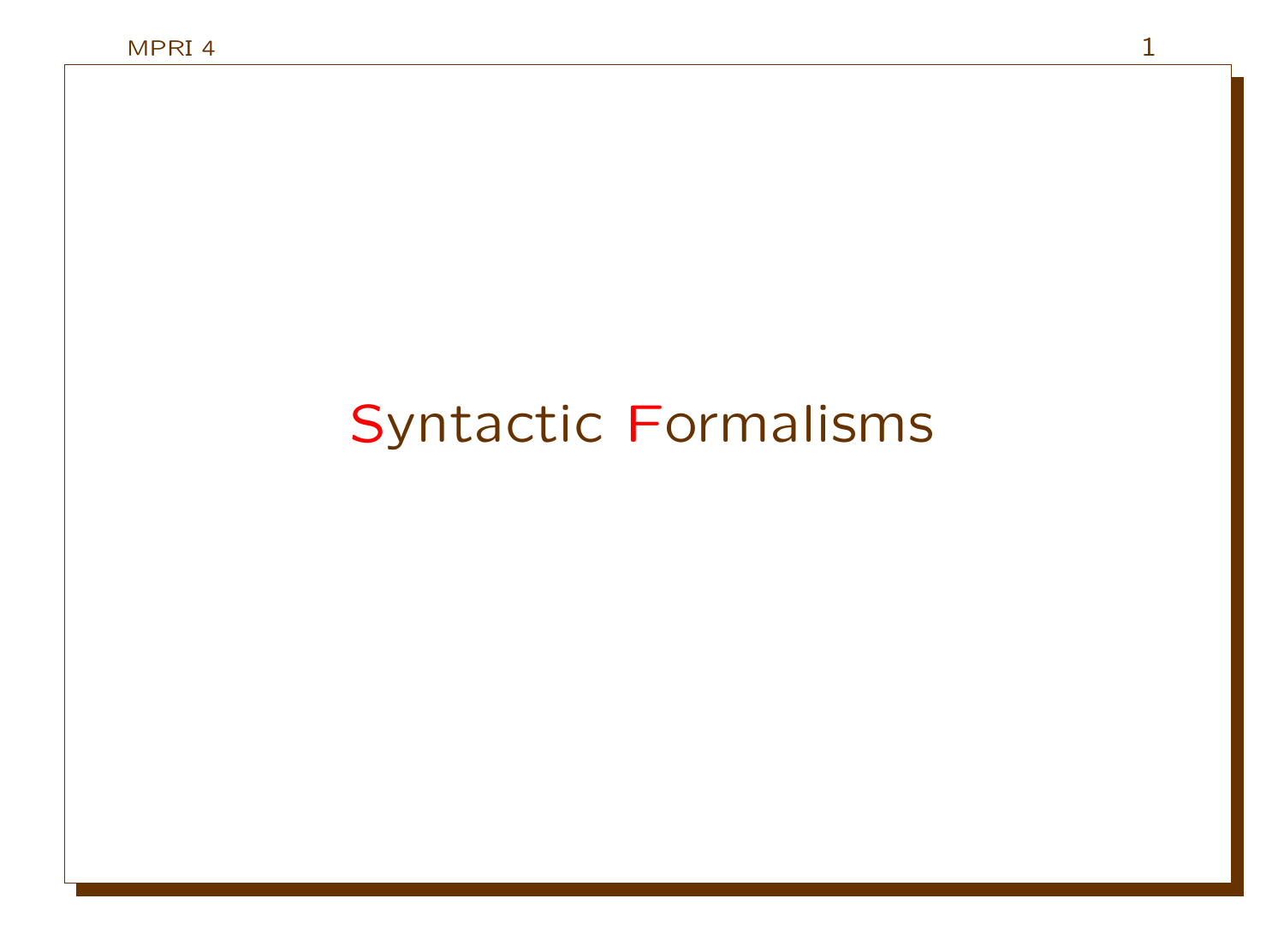## I. Context-Free Grammars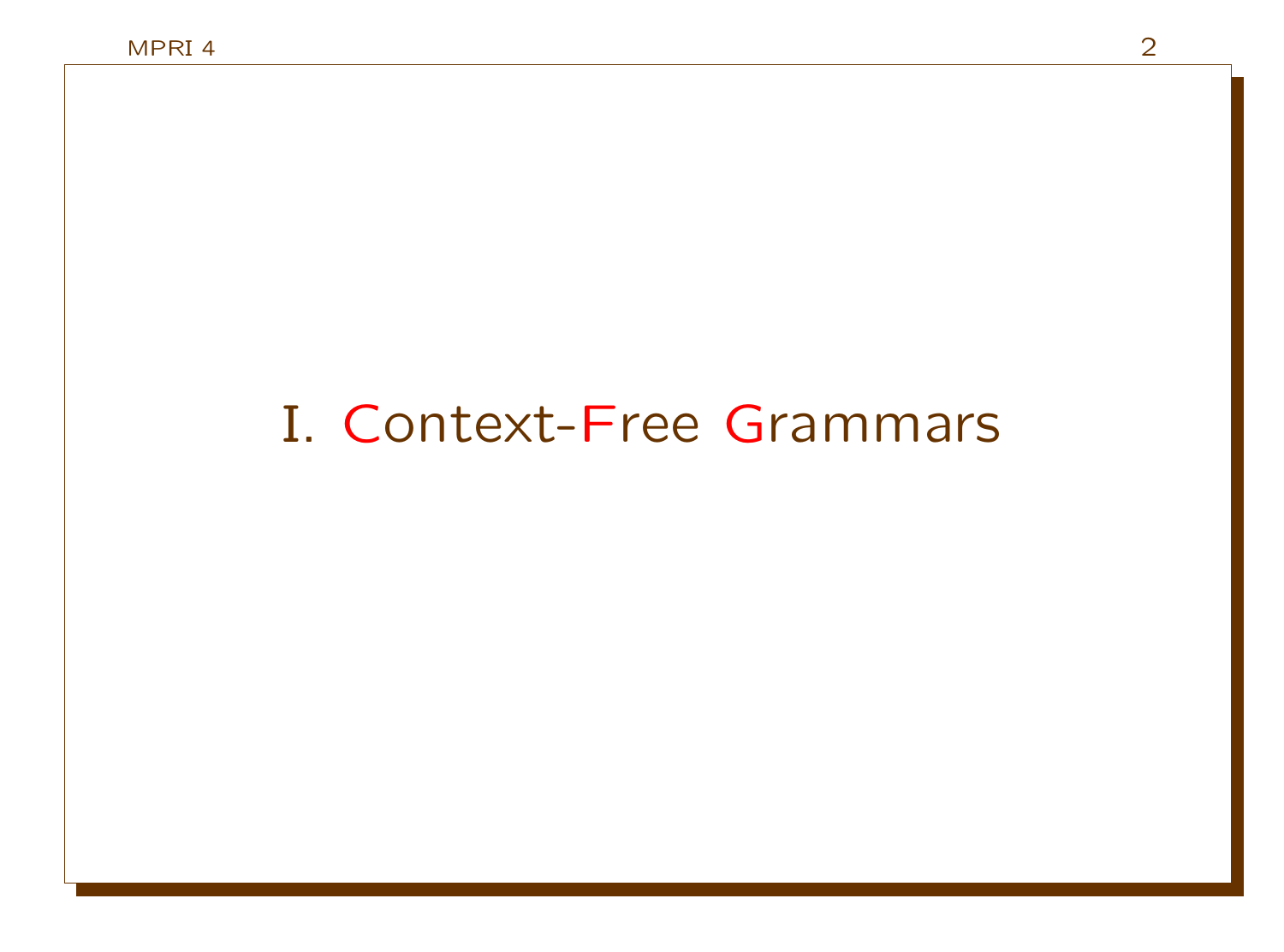#### • Definition

 $G = (N, T, P, S)$ 

where:

 $\circ$  N is a finite set of non-terminal symbols;

 $\circ$  T is a finite set of terminal symbols;

 $\circ$  P is a finite set of production rules

 $A \to \alpha$  where  $A \in N$  and  $\alpha \in (N \cup T)^*$ 

 $\circ$   $S \in N$  is the start symbol.

 $L(G) = \{ \omega \in T^* \mid S \rightarrow^* \omega \}$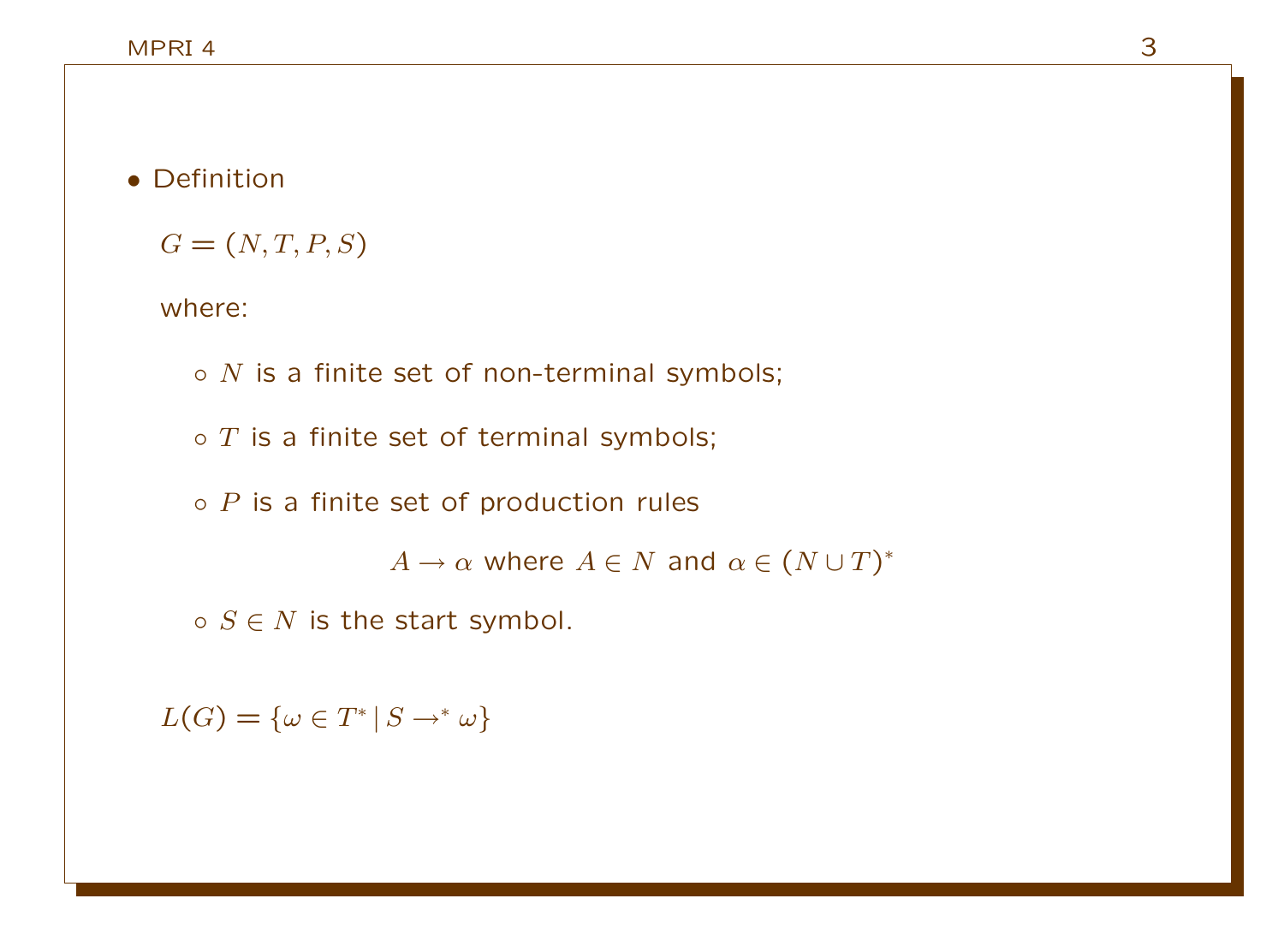#### Example

• Grammatical rules

 $S \rightarrow NP VP$  $\mathsf{VP}\to \mathsf{t}\mathsf{V}$  NP  $\mathsf{VP}\to\mathsf{stV}$  Adj  $NP \rightarrow Det N$ 

#### • Lexicon

tV  $\rightarrow$  /mange/ stV  $\rightarrow$  /est/  $NP \rightarrow /Pierre/$  $N \rightarrow /$ fruit/  $Adj \rightarrow /intelligent/$ Det  $\rightarrow$  /un/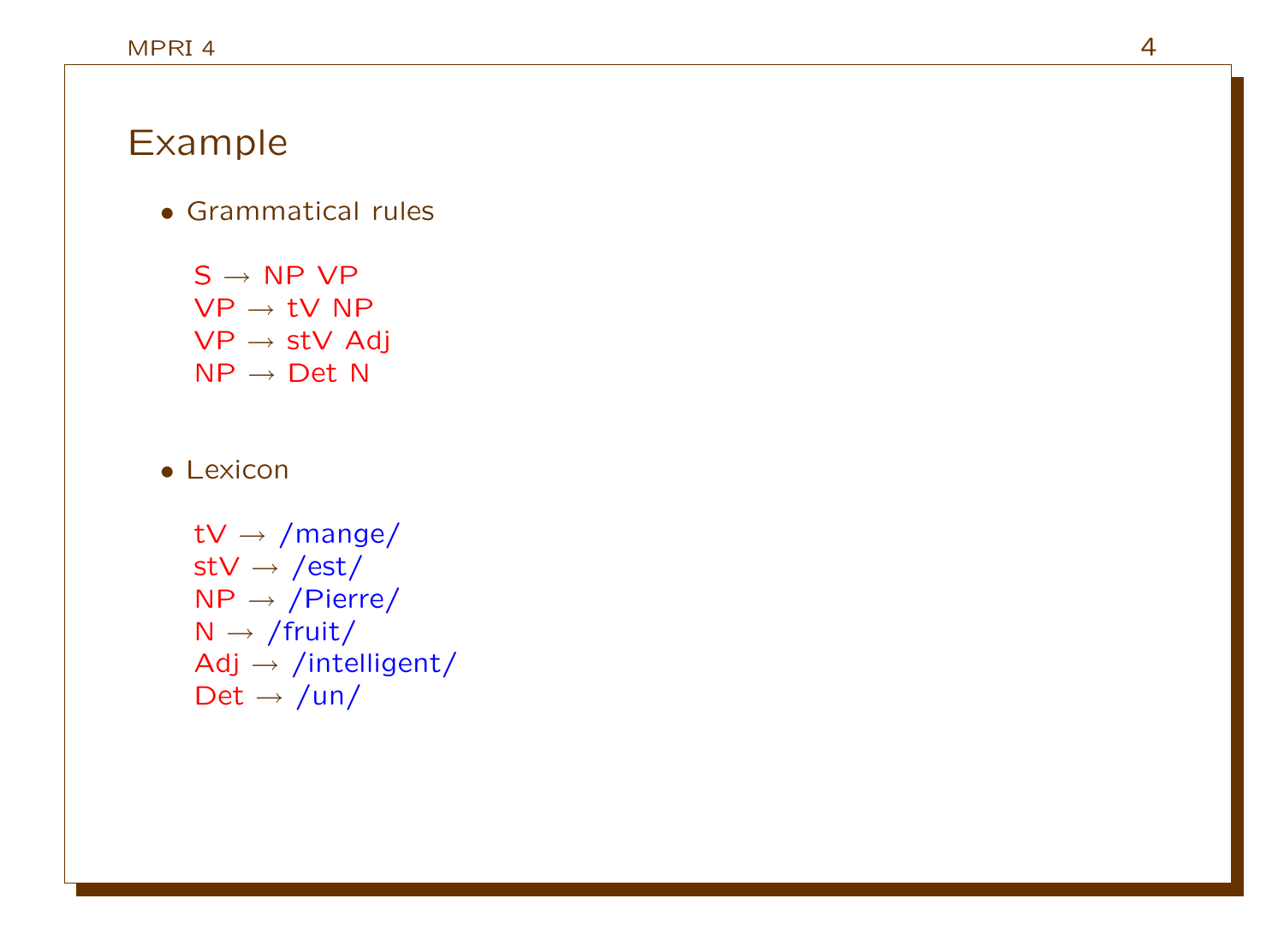## CKY Algorithm

init

 $\langle A \rightarrow \bullet \alpha, i, i \rangle$ 

scan

$$
\frac{}{} \qquad a = a\\_{j+1}
$$

complete

$$
\frac{\quad }{}
$$

• Good news/Bad news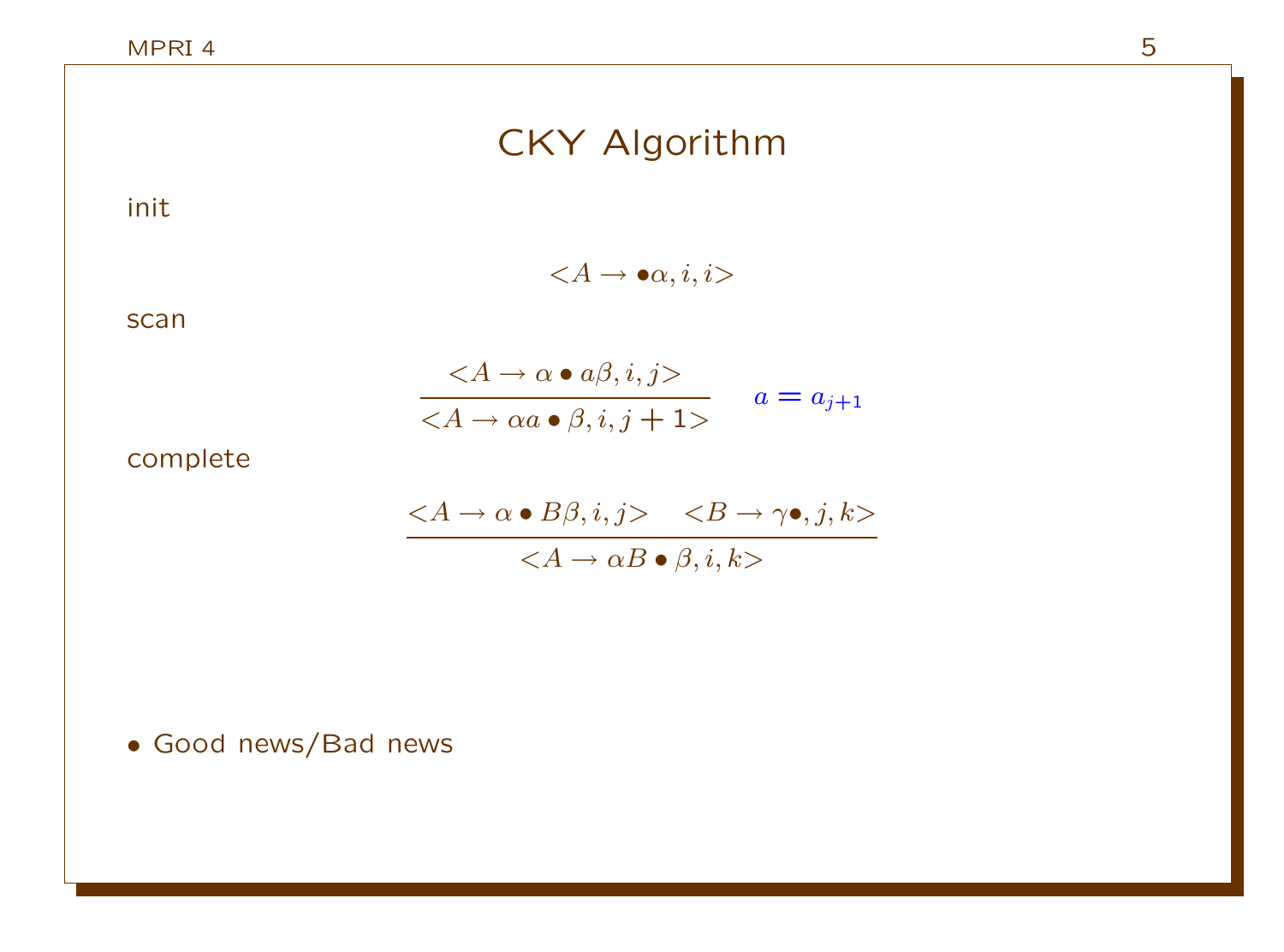| Earley Algorithm                                     |
|------------------------------------------------------|
|                                                      |
| $\langle S \rightarrow \bullet \alpha, 0, 0 \rangle$ |

scan

init

$$
\frac{}{} \qquad a = a\\_{j+1}
$$

complete

$$
\frac{\quad }{}
$$

predict

 $\langle A \rightarrow \alpha \bullet B\beta, i, j \rangle$  $\langle B \rightarrow \bullet \gamma, j, j \rangle$ 

• Correct-prefix property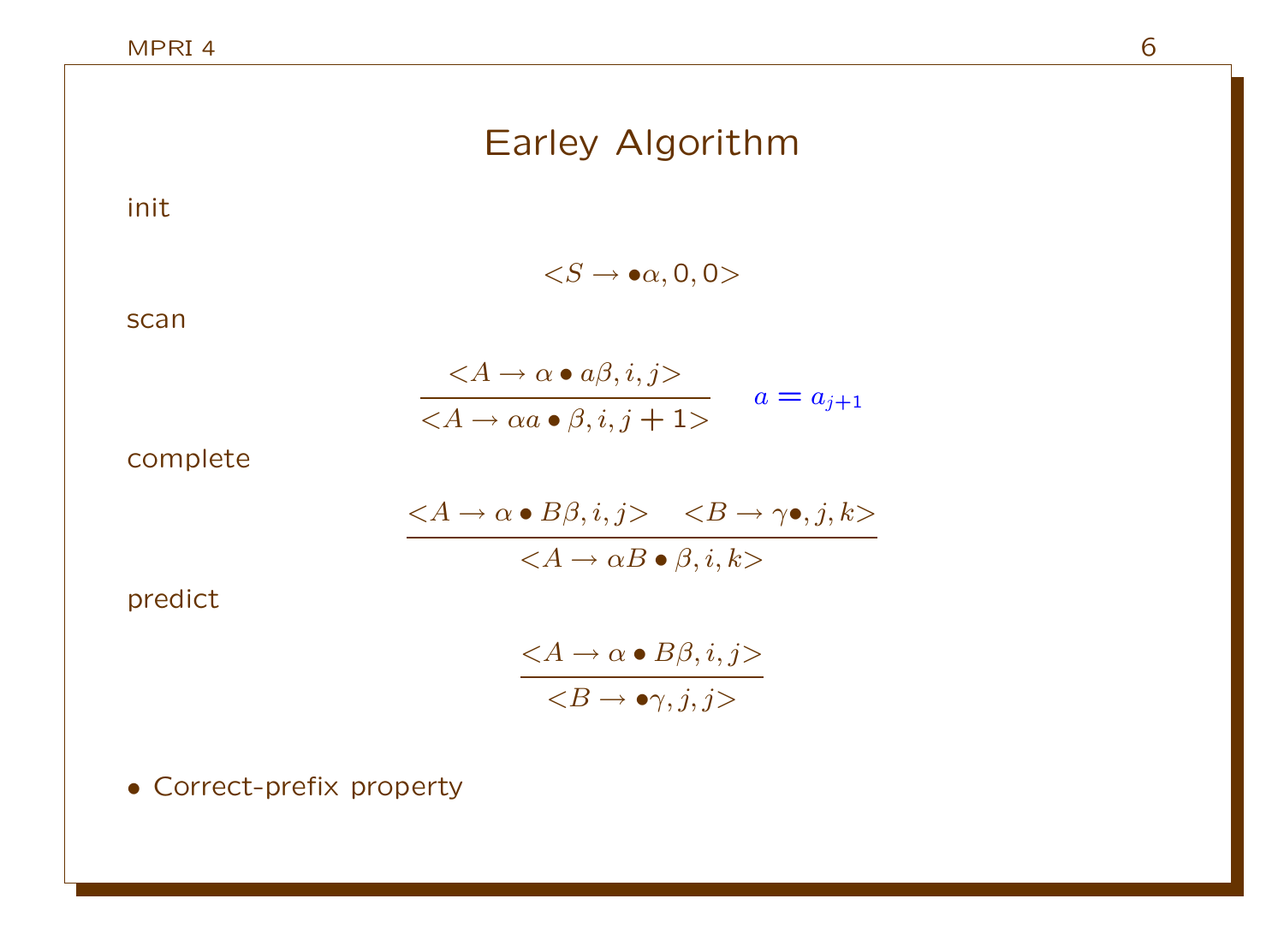# II. Unification Grammars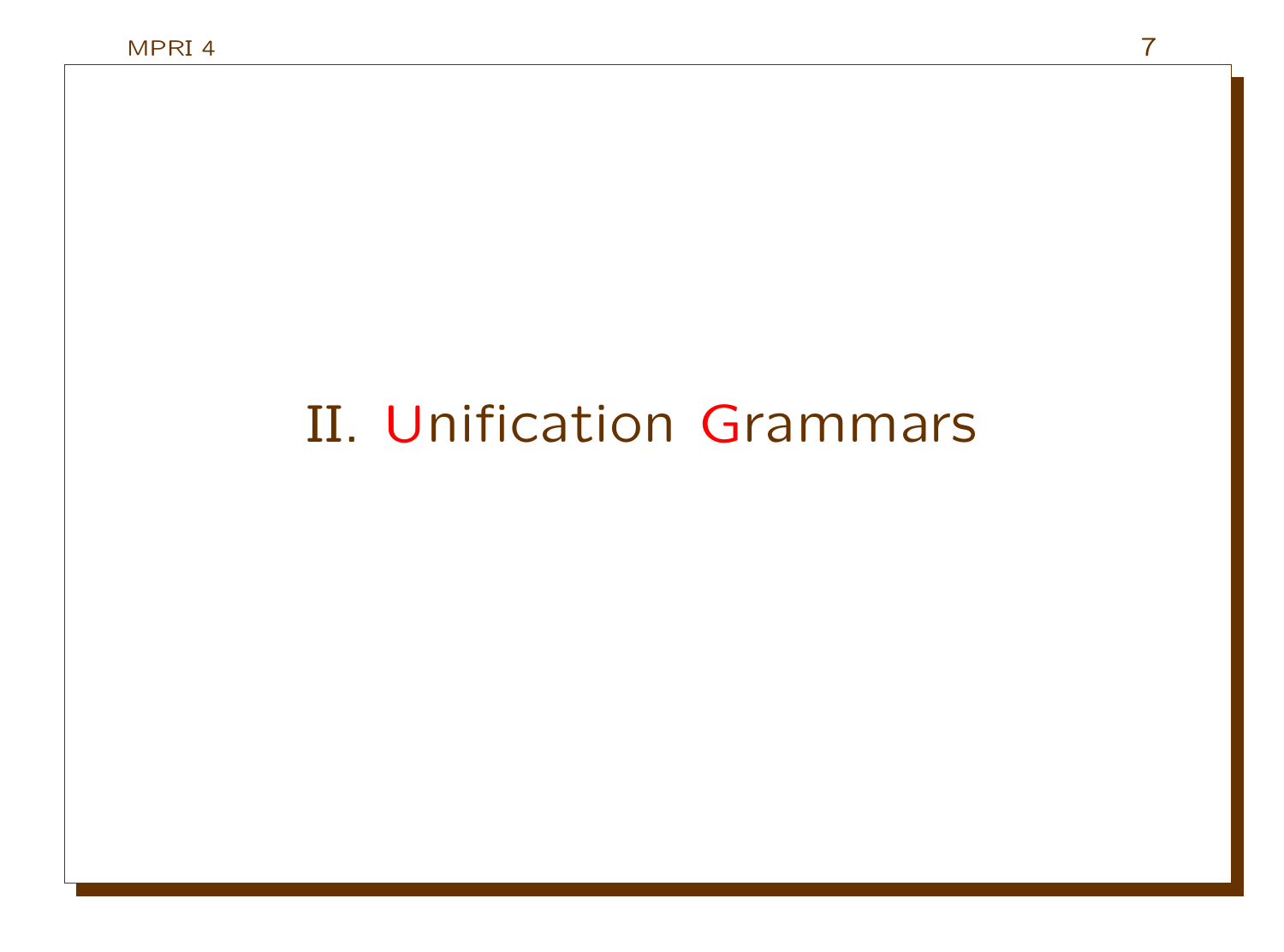Suppose we extend our toy grammar with the following rules:

 $NP \rightarrow NP$  Conj NP

Conj  $\rightarrow$  /et/  $NP \rightarrow /Marie/$  $N \rightarrow /p$ omme/ Det  $\rightarrow$  /une/  $Det \rightarrow /des/$ 

We get:

<sup>∗</sup>Marie est intelligent

<sup>∗</sup>Marie mange un pomme

<sup>∗</sup>Pierre et Marie mange une pomme

?Pierre mange Marie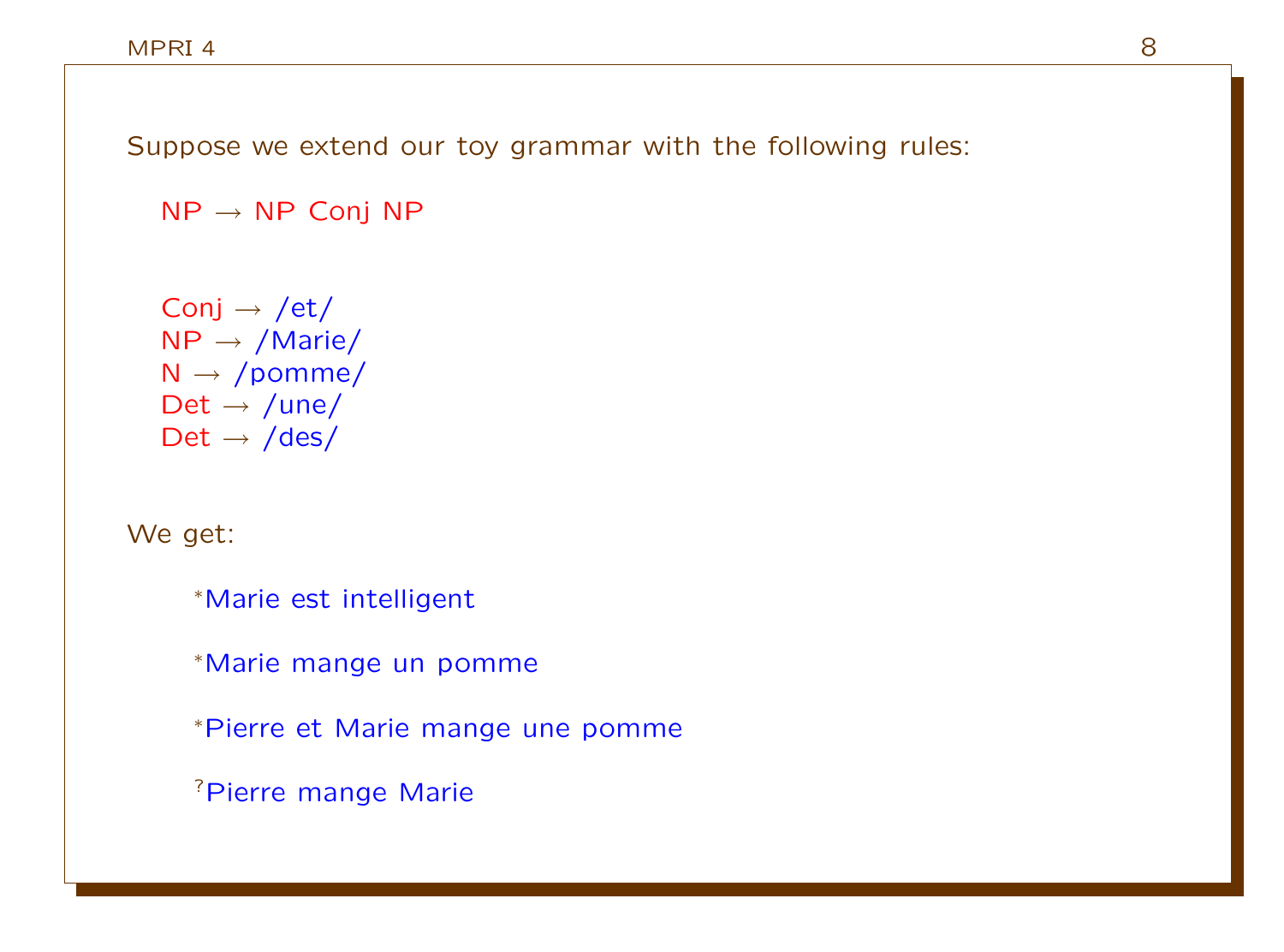$S \rightarrow NP[X, Y] VP[X, Y]$  $VP[X, Y] \rightarrow TV[Y] NP[W, Z]$  $VP[X, Y] \rightarrow stV[Y]$  Adj $[X, Y]$  $NP [X, Y] \rightarrow Det [X, Y] N [X, Y]$  $NP[m, p] \rightarrow NP[m, X]$  Conj  $NP[Y, Z]$  $NP[m, p] \rightarrow NP[X, Y]$  Conj  $NP[m, Z]$  $NP [f, p] \rightarrow NP [f, X]$  Conj NP  $[f, Y]$ 

 $tV[s] \rightarrow /mange/$  $tV[p] \rightarrow /mangent/$  $\mathsf{stV}[\mathsf{s}] \longrightarrow / \mathsf{est}/$  $stV[p] \rightarrow /sont/$  $NP[m,s] \rightarrow /Pierre/$  $NP [f, s] \rightarrow /Marie/$  $N$  [m, s]  $\rightarrow$  /fruit/  $N[m, p] \rightarrow /fruits/$  $N[f,s] \rightarrow$  /pomme/

 $N[f, p] \rightarrow$  /pommes/ Adj  $[m, s] \rightarrow$  /intelligent/ Adj  $[f,s] \rightarrow$  /intelligente/  $Adj[m, p] \rightarrow$  /intelligents/  $Adj [f, p] \rightarrow /intelligentes/$  $Det[m, s] \rightarrow \text{/un/}$  $Det [f, s] \rightarrow /une/$  $Det [X, p] \rightarrow /des/$ Conj  $\rightarrow$  /et/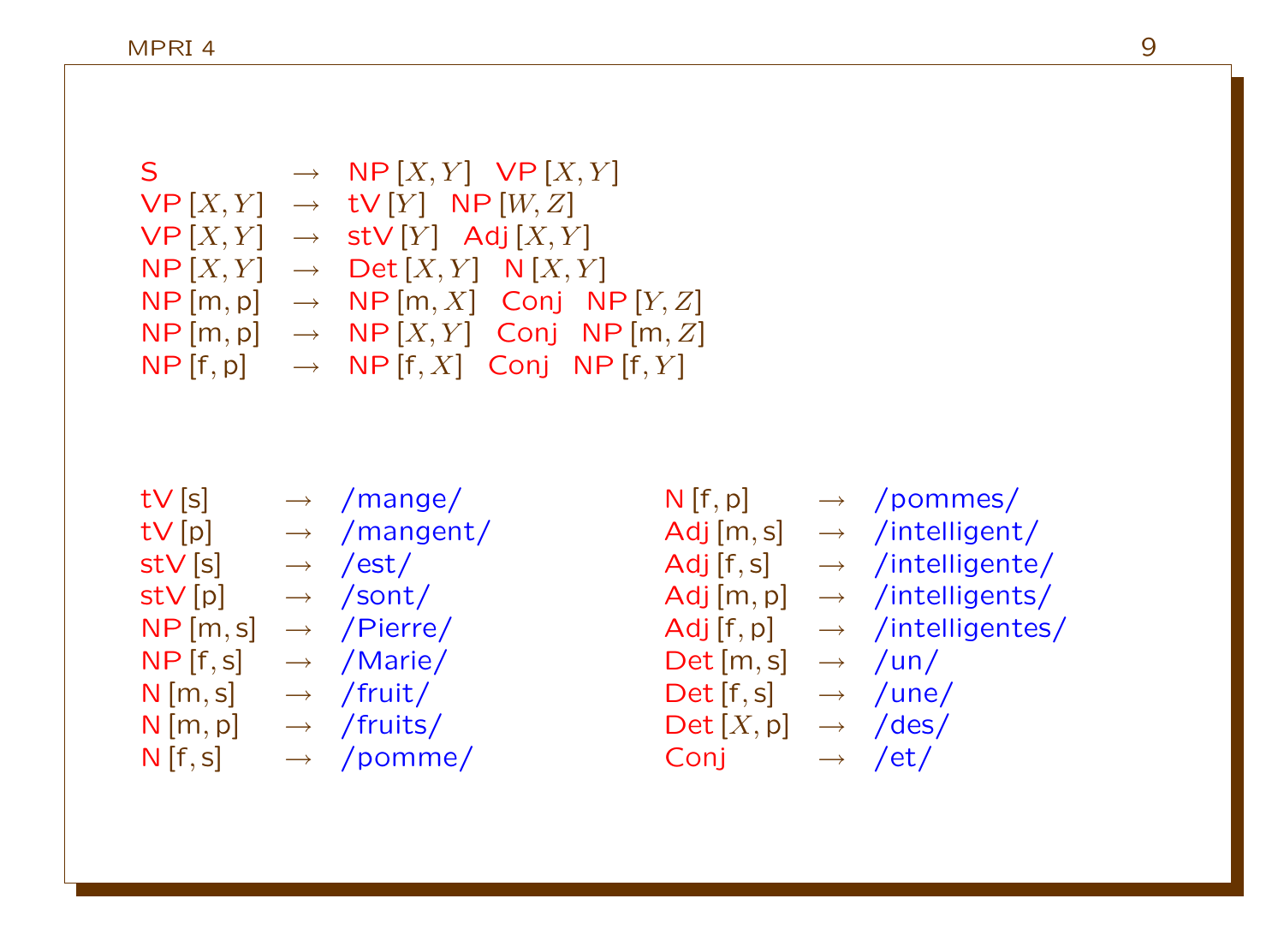## Earley Algorithm

init

 $\langle S \rightarrow \bullet \alpha, 0, 0 \rangle$ 

scan

$$
\frac{}{} \qquad a = a\\_{j+1}
$$

complete

$$
\frac{}{} \qquad \sigma = \text{mgu}\\(B, C\\)
$$

predict

$$
\frac{}{<\(C \to \bullet \gamma\)\sigma, j, j>} \quad \sigma = \text{mgu}\(B, C\)
$$

• equality up to variable renaming, subsumption, completeness ?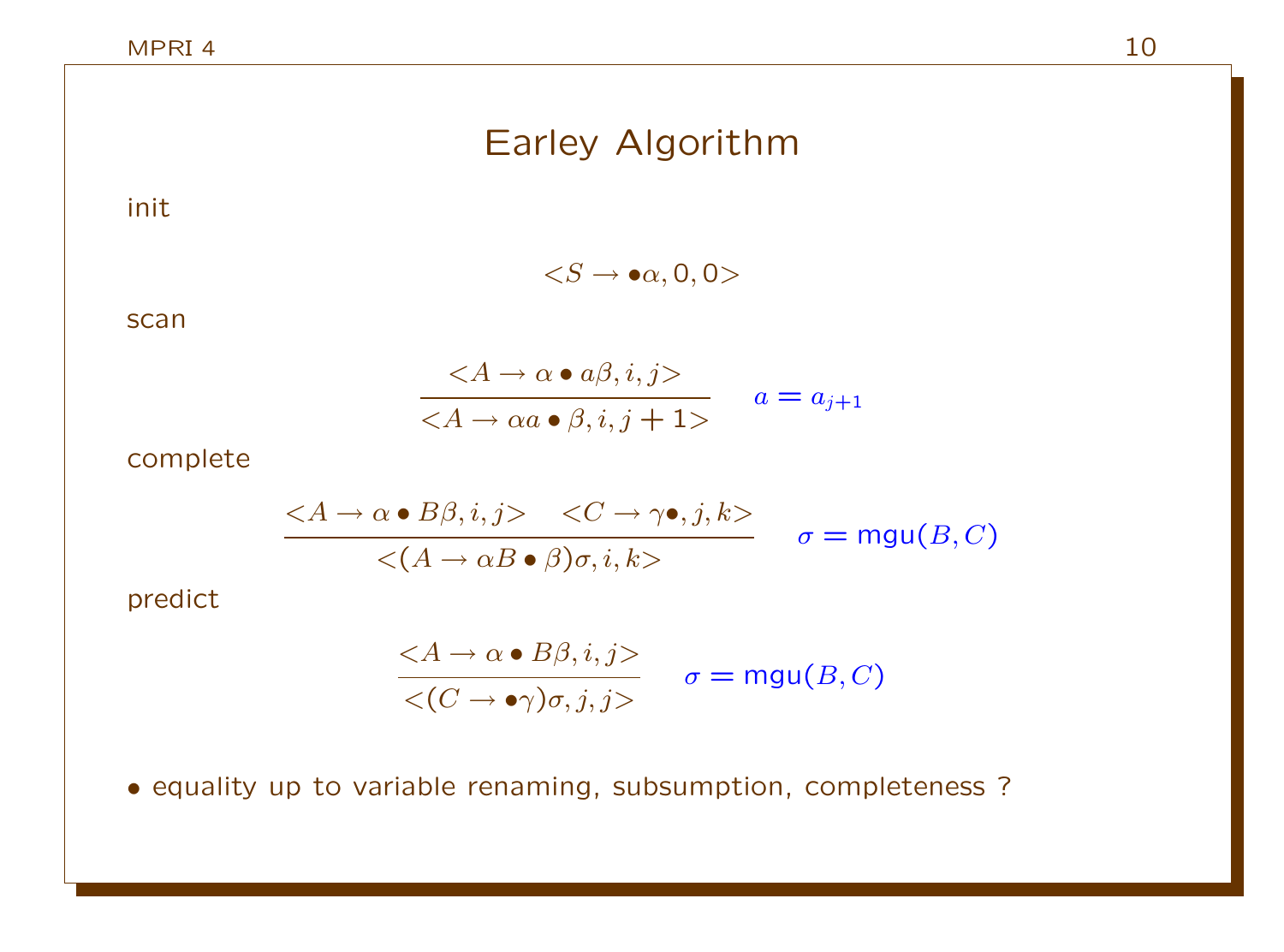Carl Pollard and Ivan A. Sag: Head-Driven Phrase Structure Grammar. University of Chicago Press, 1994.

Joan Bresnan: Lexical-Functional Syntax, Oxford: Blackwell Publishers Ltd, 2001.

Anne Abeillé: Les Nouvelles syntaxes. Armand Colin, 1993.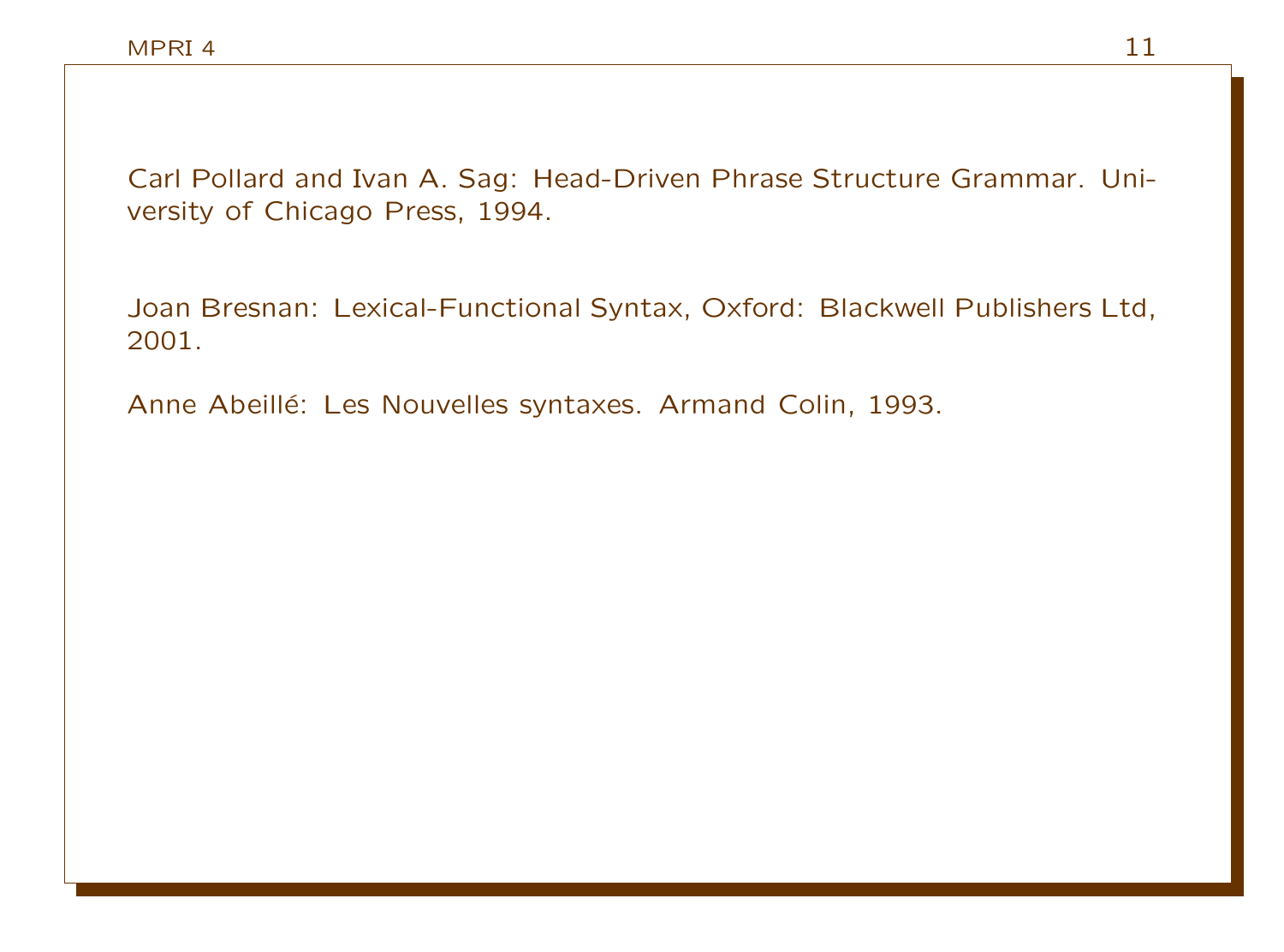# III. Tree Adjoining Grammars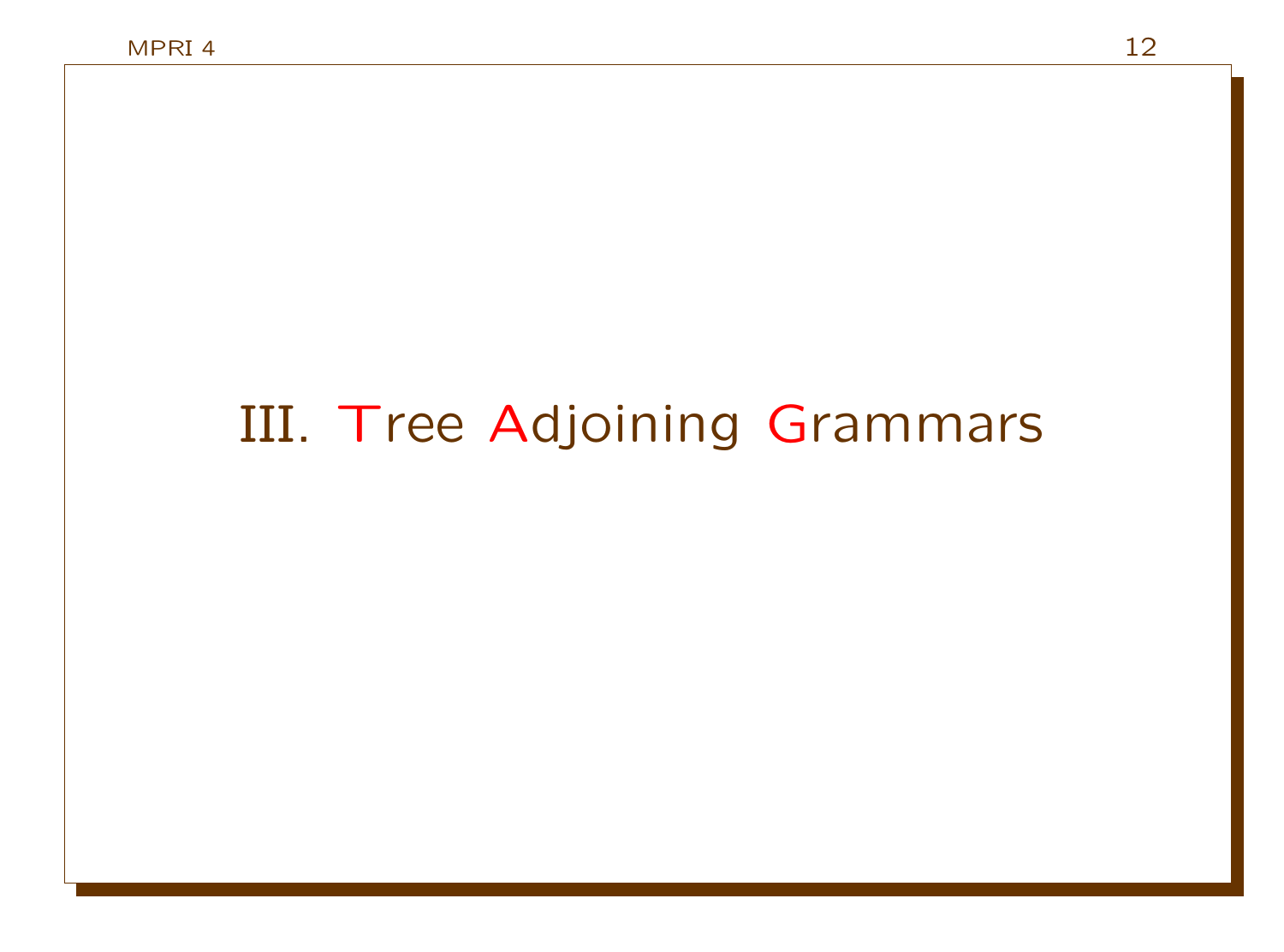#### • Lexicalization

- Weak Equivalence versus Strong Equivalence
- Definition

 $G = (N, T, I, A, S)$ 

where:

- $\circ$  N is a finite set of non-terminal symbols;
- $\circ$  T is a finite set of terminal symbols;
- $\circ$  *I* is a finite set of trees called initial trees:
- $\circ$  A is a finite set of trees called auxiliary trees;
- $\circ$   $S \in N$  is the start symbol.

The trees in  $I \cup A$  are called elementary trees. The inner nodes of the elementary trees are labeled by non-terminals. Their leaves are labeled by non-terminals or by terminals. In each auxiliary tree, there is one distinguished leaf (called the foot) whose label is the same non-terminal as the label of the root.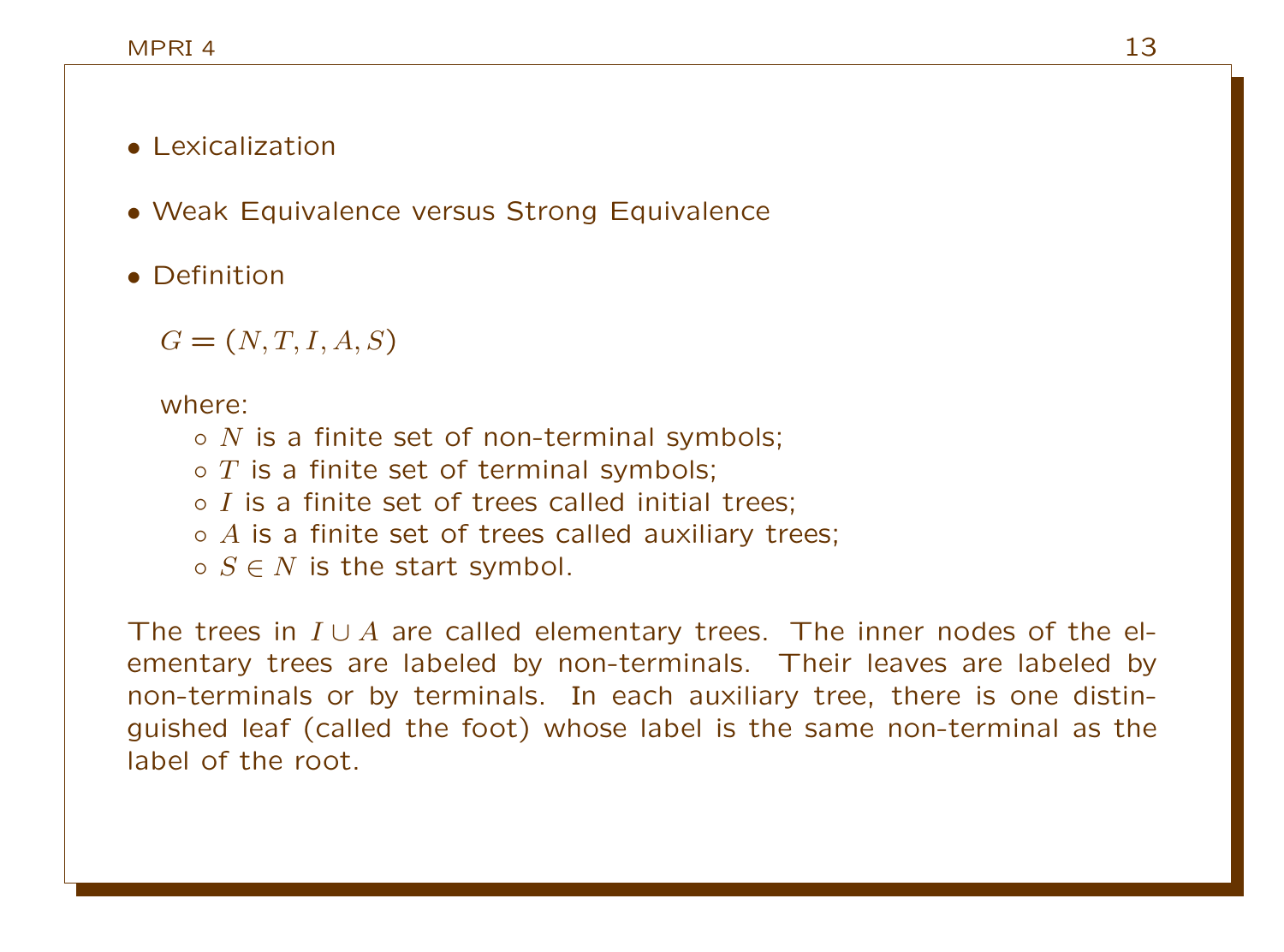



initial/derived tree initial tree



derived tree

⇒

⇒

• Adjunction





N

initial/derived tree

auxiliary tree



derived tree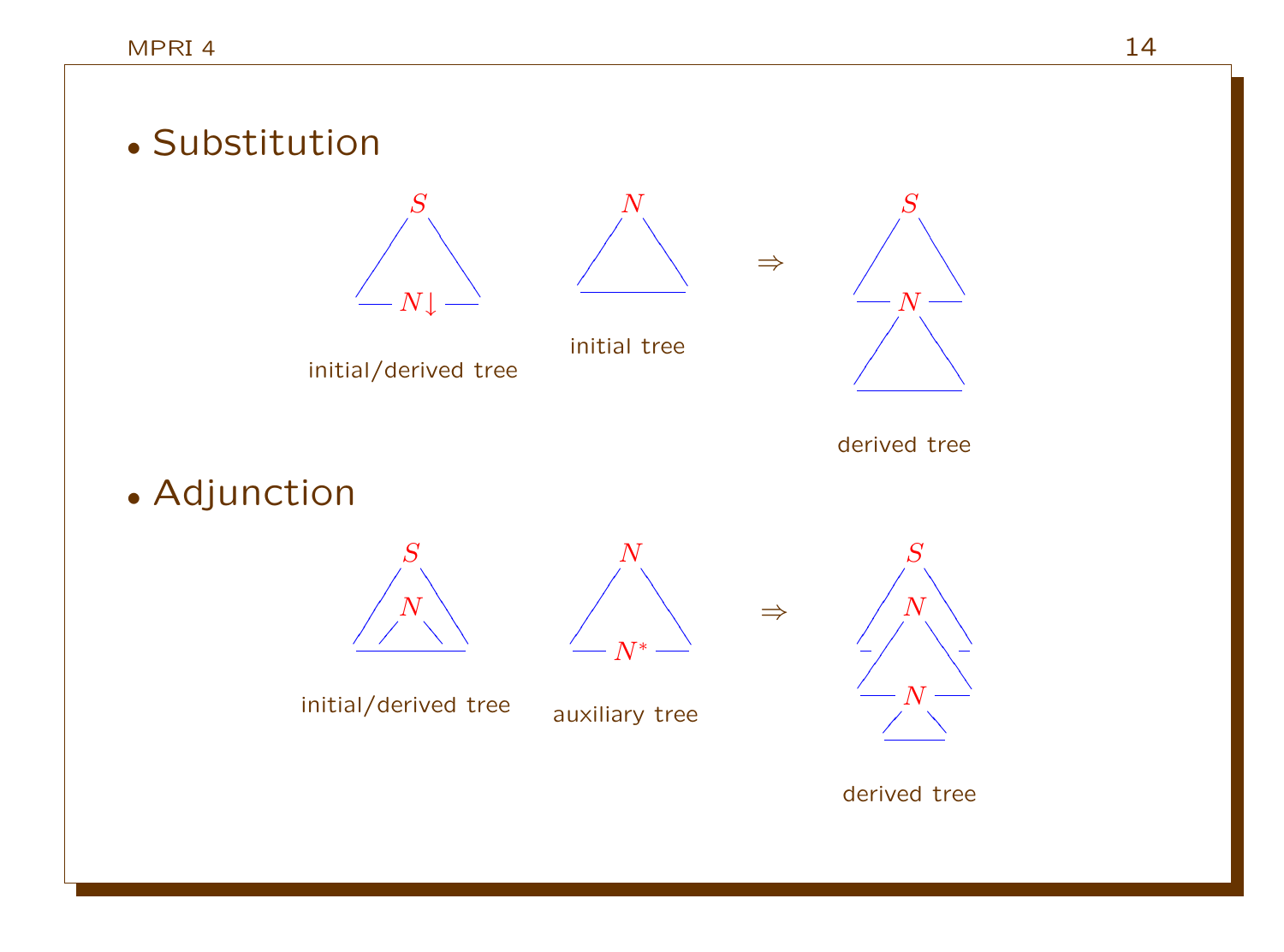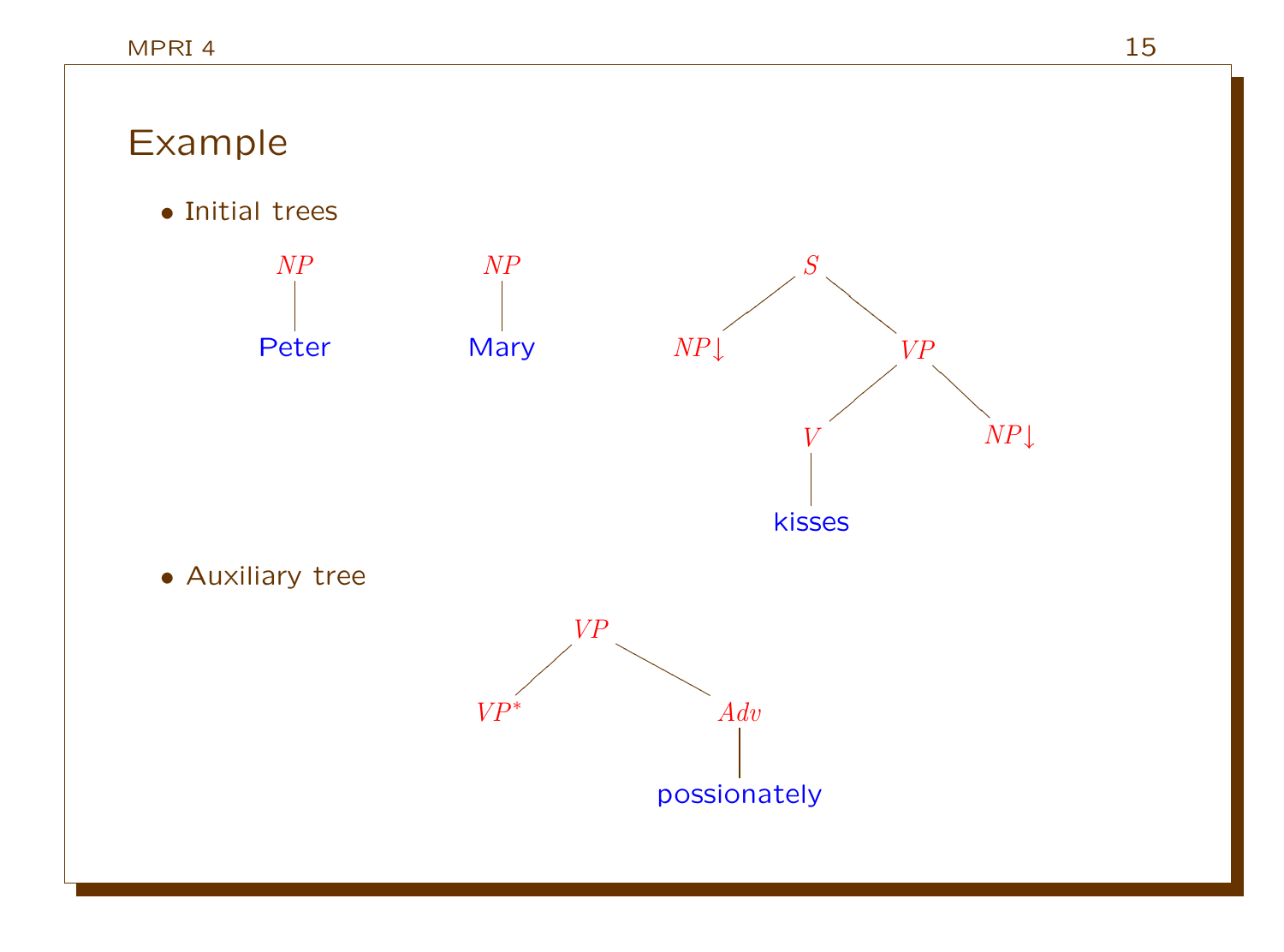# CKY Algorithm

init

 $\langle A \rightarrow \bullet \alpha, i, \_, \_, i \rangle$ 

scan

$$
\frac{}{{}
$$

 $label(B) = a_{l+1}$ 

complete

$$
\langle A \rightarrow \alpha \bullet B\beta, i, j, k, l \rangle \langle B \rightarrow \gamma \bullet, l, m, n, o \rangle
$$
  

$$
\langle A \rightarrow \alpha B \bullet \beta, i, j \sqcup m, k \sqcup n, o \rangle
$$
  

$$
i \sqcup_{-} = i
$$
  

$$
\sqcup i = i
$$
  
undefined otherwise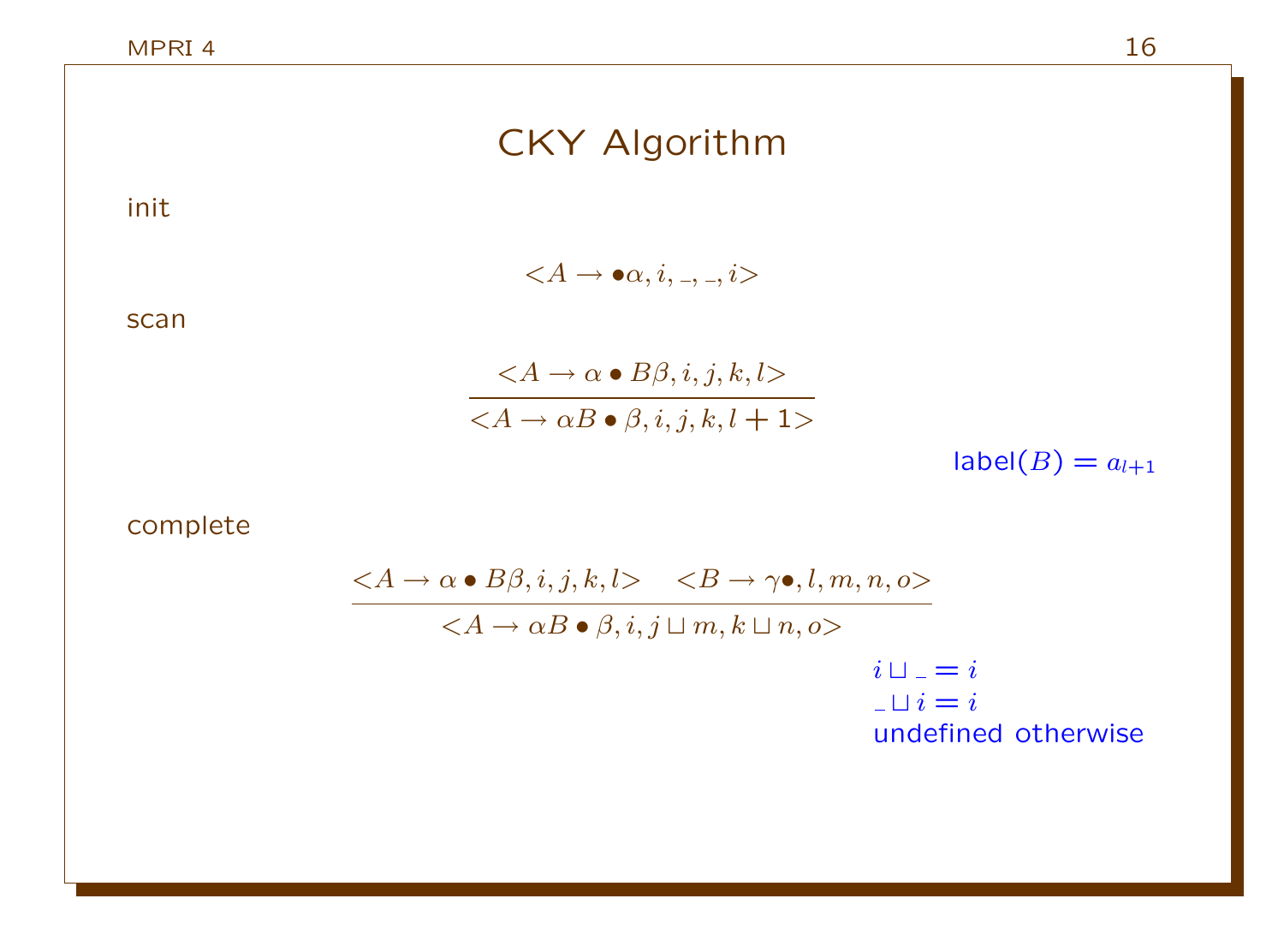foot

$$
\frac{}{} \nB \text{ is the foot of an auxiliary tree}
$$

adjoin

 $\langle A \rightarrow \alpha \bullet, i, j, k, l \rangle \langle B \rightarrow \beta \bullet, m, i, l, n \rangle$  $\overline{\langle A \rightarrow \beta \bullet, m, j, k, n \rangle}$  $B$  is the root of an auxiliary tree  $label(A) = label(B)$ 

substitute

$$
\langle A \to \alpha \bullet B\beta, i, j, k, l \rangle \quad \langle C \to \gamma \bullet, l, \_, \_, m \rangle
$$

 $\langle A \rightarrow \alpha B \bullet \beta, i, j, k, m \rangle$ 

 $C$  is the root of an initial tree  $label(B) = label(C)$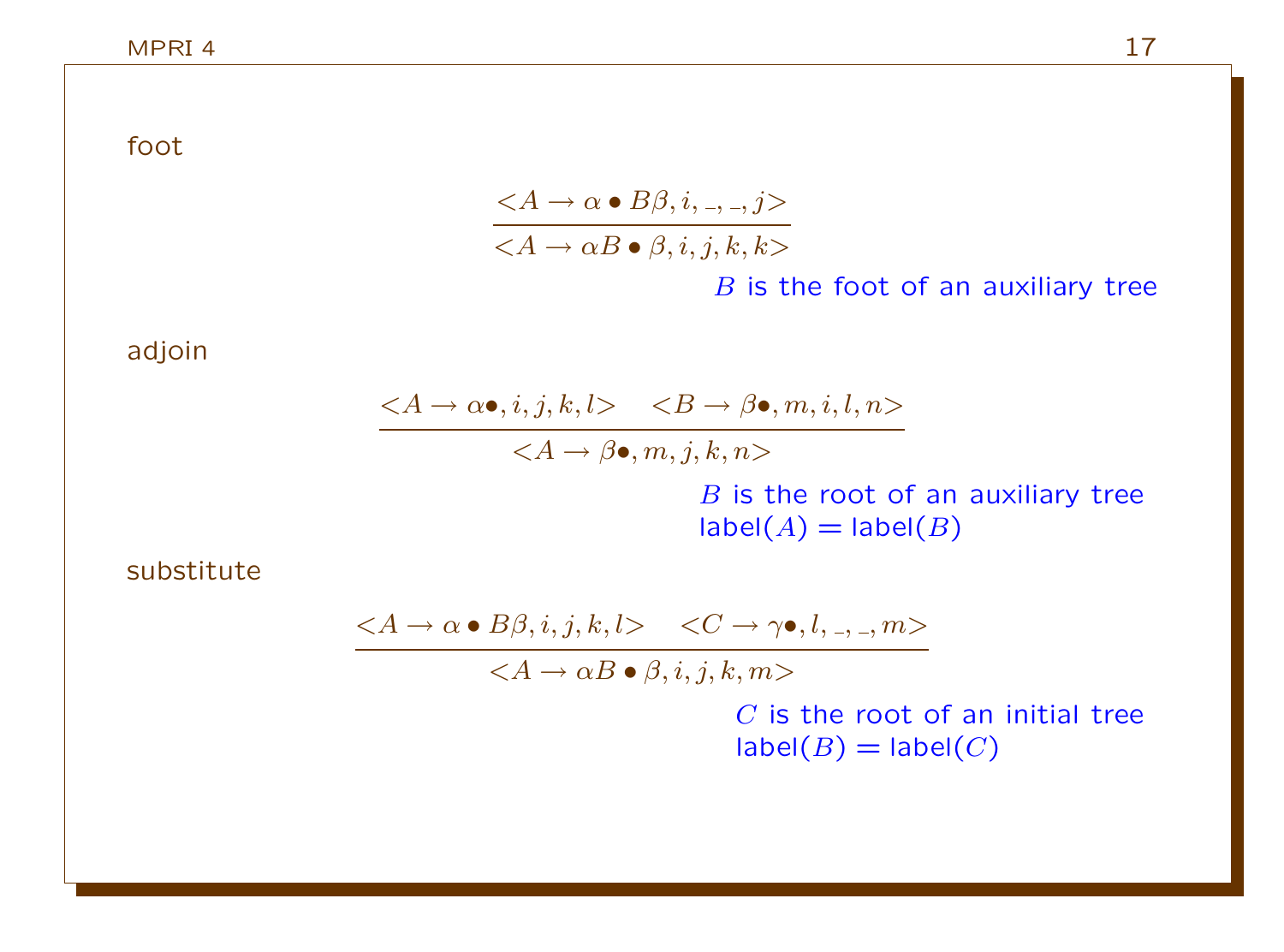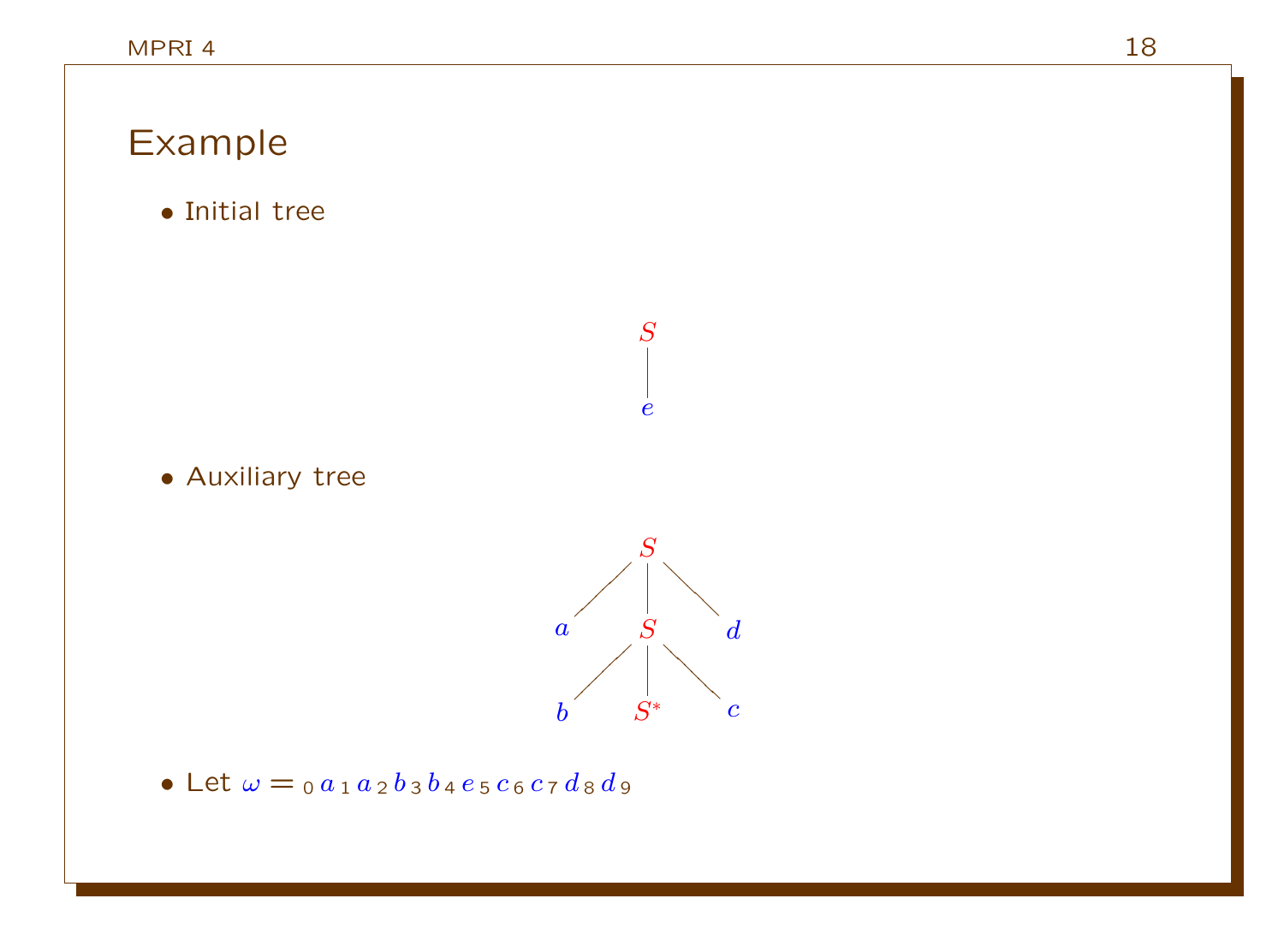$$
\frac{A_2 \rightarrow \bullet bA_3c, 3, ..., 3>}{A_2 \rightarrow \bullet A_3c, 3, ..., 3>} \text{ scan}
$$
\n
$$
\frac{A_1 \rightarrow \bullet aA_2d, 1, ..., 1>}{A_2 \rightarrow bA_3c, 2, ..., 3>} \text{ scan}
$$
\n
$$
\frac{A_2 \rightarrow \bullet bA_3c, 2, ..., 2>}{A_2 \rightarrow bA_3 \bullet c, 3, 4, 5, 5>} \text{ scan}
$$
\n
$$
\frac{A_1 \rightarrow \bullet aA_2d, 1, ..., 2>}{A_1 \rightarrow a \bullet A_2d, 1, ..., 2>} \text{ scan}
$$
\n
$$
\frac{A_2 \rightarrow bA_3 \bullet c, 2, 3, 6, 6>}{A_2 \rightarrow bA_3c \bullet, 2, 3, 6, 7>} \text{ scan}
$$
\n
$$
\frac{A_1 \rightarrow aA_2d, 1, 3, 6, 7>}{A_1 \rightarrow aA_2d \bullet, 1, 3, 6, 8>} \text{ scan}
$$
\n
$$
\frac{A_1 \rightarrow aA_2d, 0, ..., 0>}{A_1 \rightarrow aA_2d, 0, ..., 1>} \text{ scan}
$$
\n
$$
\frac{A_1 \rightarrow \bullet aA_2d, 0, ..., 0>}{A_1 \rightarrow aA_2d, 0, ..., 1>} \text{ scan}
$$
\n
$$
\frac{A_1 \rightarrow \bullet aA_2d, 0, ..., 0>}{A_1 \rightarrow aA_2d, 0, ..., 1>} \text{ scan}
$$
\n
$$
\frac{A_1 \rightarrow aA_2d, 0, ..., 1>}{A_1 \rightarrow aA_2d, 0, 4, 5, 8>} \text{ scan}
$$
\n
$$
\frac{A_1 \rightarrow aA_2d, 0, ..., 1>}{A_1 \rightarrow aA_2d, 0, 4, 5, 8>} \text{ scan}
$$
\n
$$
\frac{A_1 \rightarrow aA_2d, 0, 4, 5, 8>}{A_1 \rightarrow aA_2d, 0, 4, 5, 8>} \text{ scan}
$$
\n
$$
\frac{A_1 \rightarrow aA_2d, 0, 4, 5, 8>}{A_1 \rightarrow aA_2d, 0, 4, 5, 8>} \text{ scan}
$$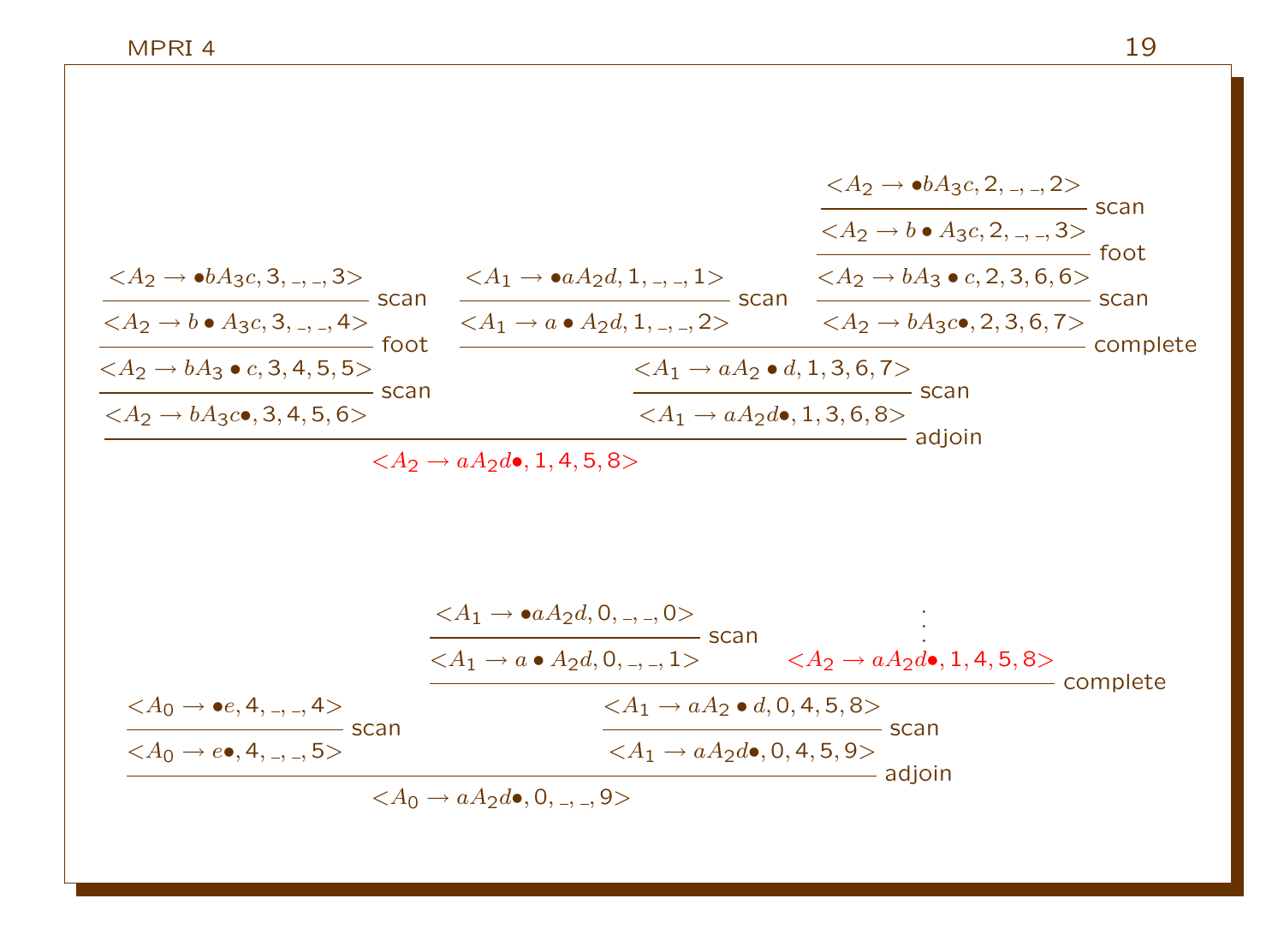- Good news/Bad news
- Earley algorithms (Schabes & Joshi, 1988; Schabes 1991; Nederhof 1997)
- Expressive power
- Adjoining constraints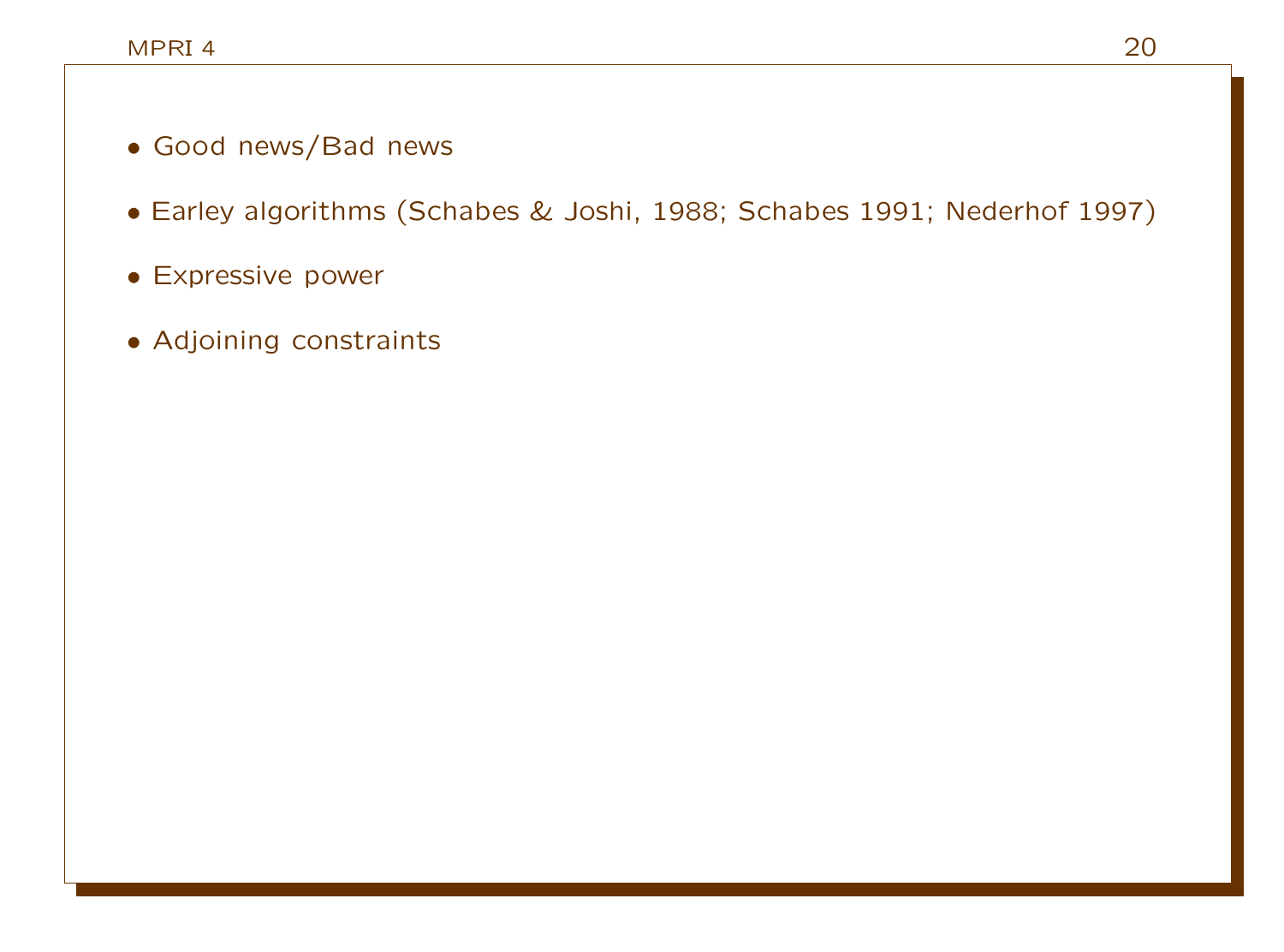Aravind K. Joshi, K. Vijay-Shanker: Some Computational Properties of Tree Adjoining Grammars. ACL 1985: 82-93

Yves Schabes, Aravind K. Joshi: An Earley-Type Parsing Algorithm for Tree Adjoining Grammars. ACL 1988: 258-269

Yves Schabes: The valid prefix property and left to right parsing of treeadjoining grammar. IWPT 1991: 2–30

Mark-Jan Nederhof: The Computational Complexity of the Correct-Prefix Property for TAGs. Computational Linguistics 25(3): 345-360 (1999)

Eric Villemonte de la Clergerie: Tabulation et traitementde la langue naturelle. Tutorial 1999 http://pauillac.inria.fr/˜clerger/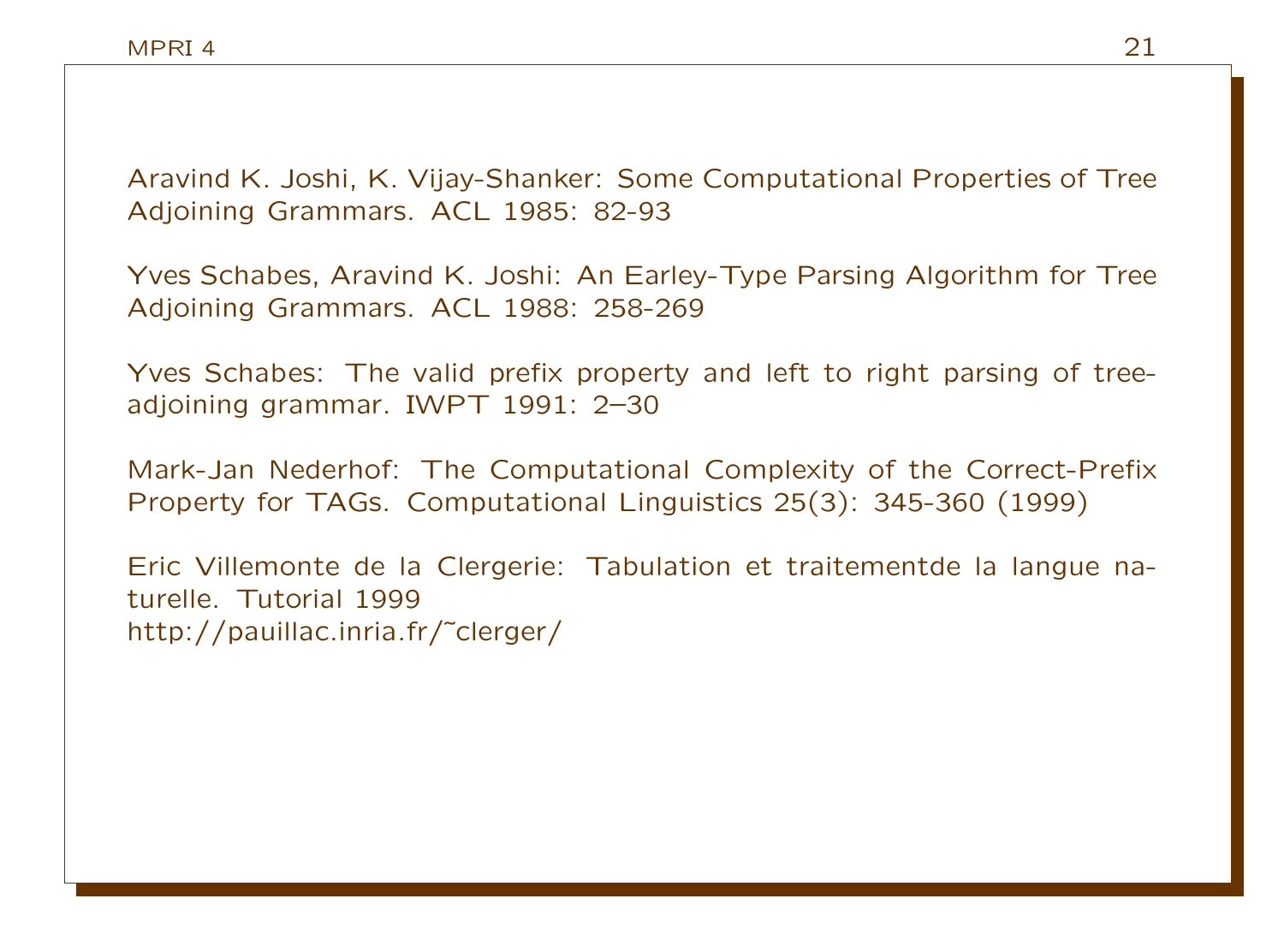# IV. Range Concatenation Grammars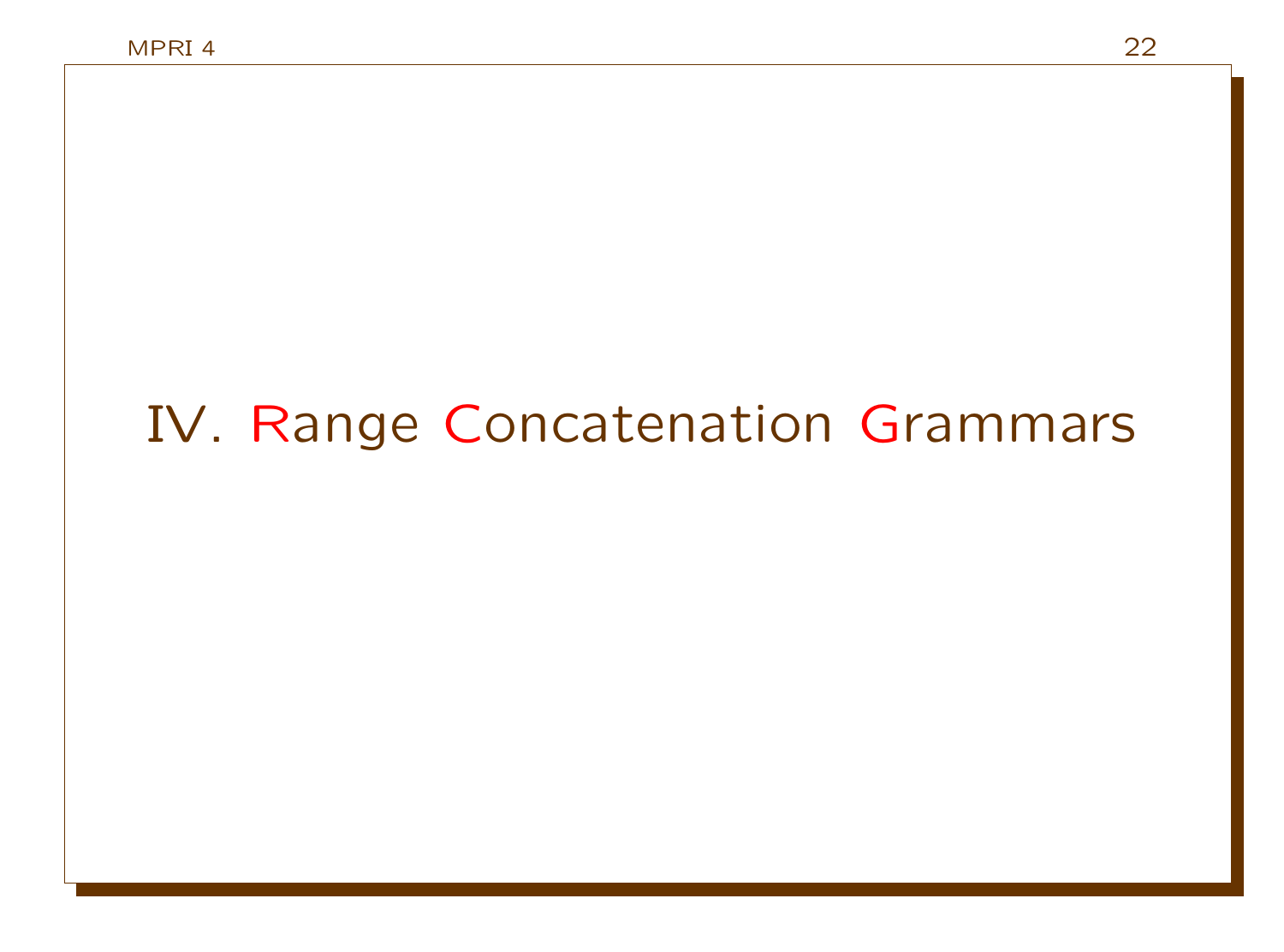- Expressive Power versus Tractability
- Definition

 $G = (N, T, V, P, S)$ 

where:

 $\circ$  N is a ranked alphabet of predicate names;  $\circ$  T is a finite set of terminal symbols;  $\circ$  V is a finite set of variable symbols;  $\circ$  P is a finite set of clauses

 $\phi_0 \rightarrow \phi_1 \ldots \phi_n$ 

where  $\phi_0, \phi_1 \ldots \phi_n$  are predicates of the form

 $A(\alpha_1, \ldots, \alpha_n)$ 

whith  $A \in N$  and  $\alpha_1, \ldots, \alpha_n \in (T \cup V)^*;$  $\circ$   $S \in N$  is the start symbol.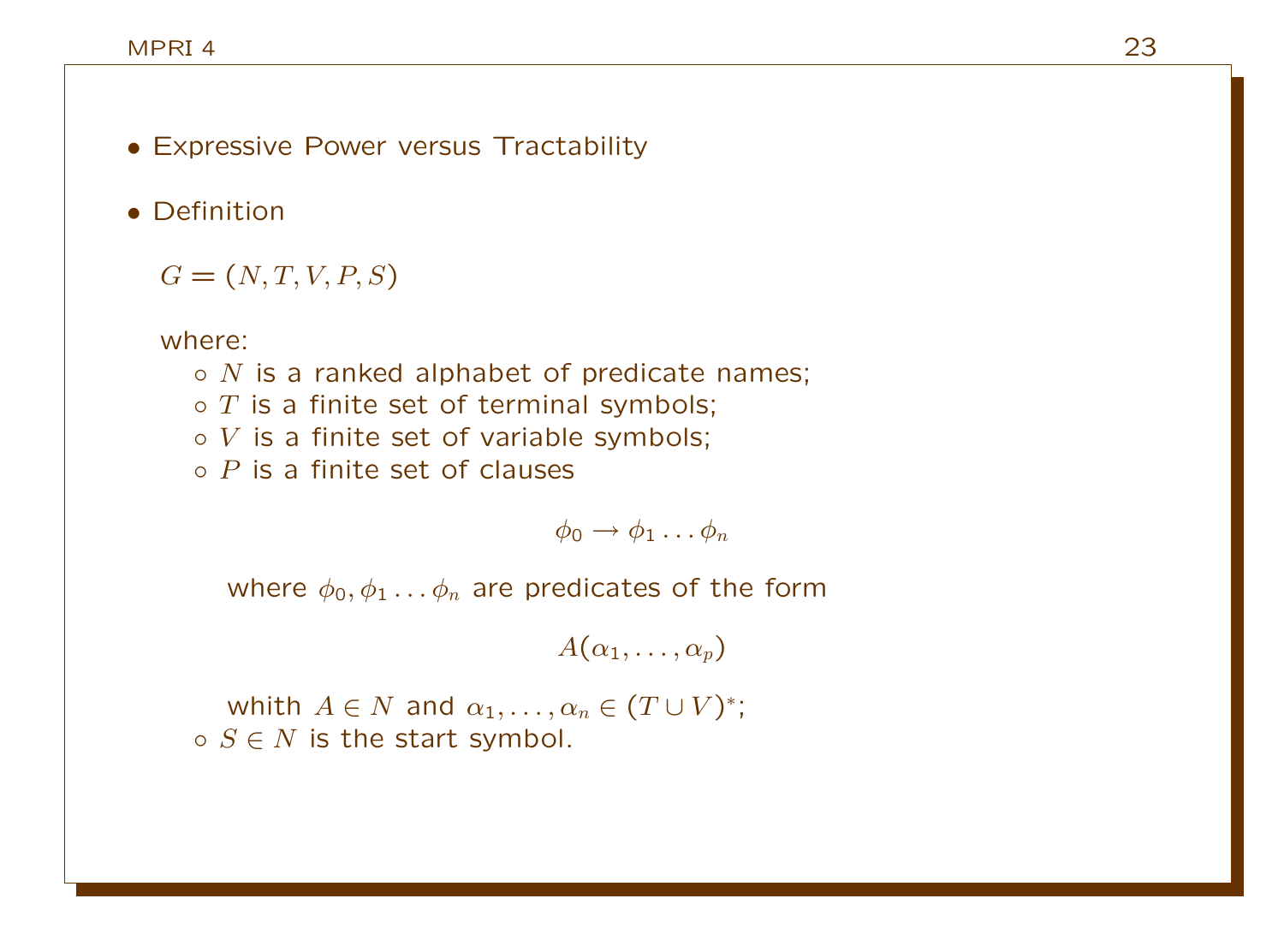#### • Notion of range

• Given a word  $\omega \in T^*$ , an instantiated clause is such that the variables and the predicate arguments are bound to ranges in  $\omega \in T^*$ 

• Example:

$$
S(XY) \rightarrow S(X) E(X,Y) \nS(a) \rightarrow \epsilon \nE(Xa, Ya) \rightarrow E(X,Y) \nE(\epsilon, \epsilon) \rightarrow \epsilon
$$

- Complete for PTIME.
- Closed by Union, Intersection, Concatenation, Iteration, Complementation.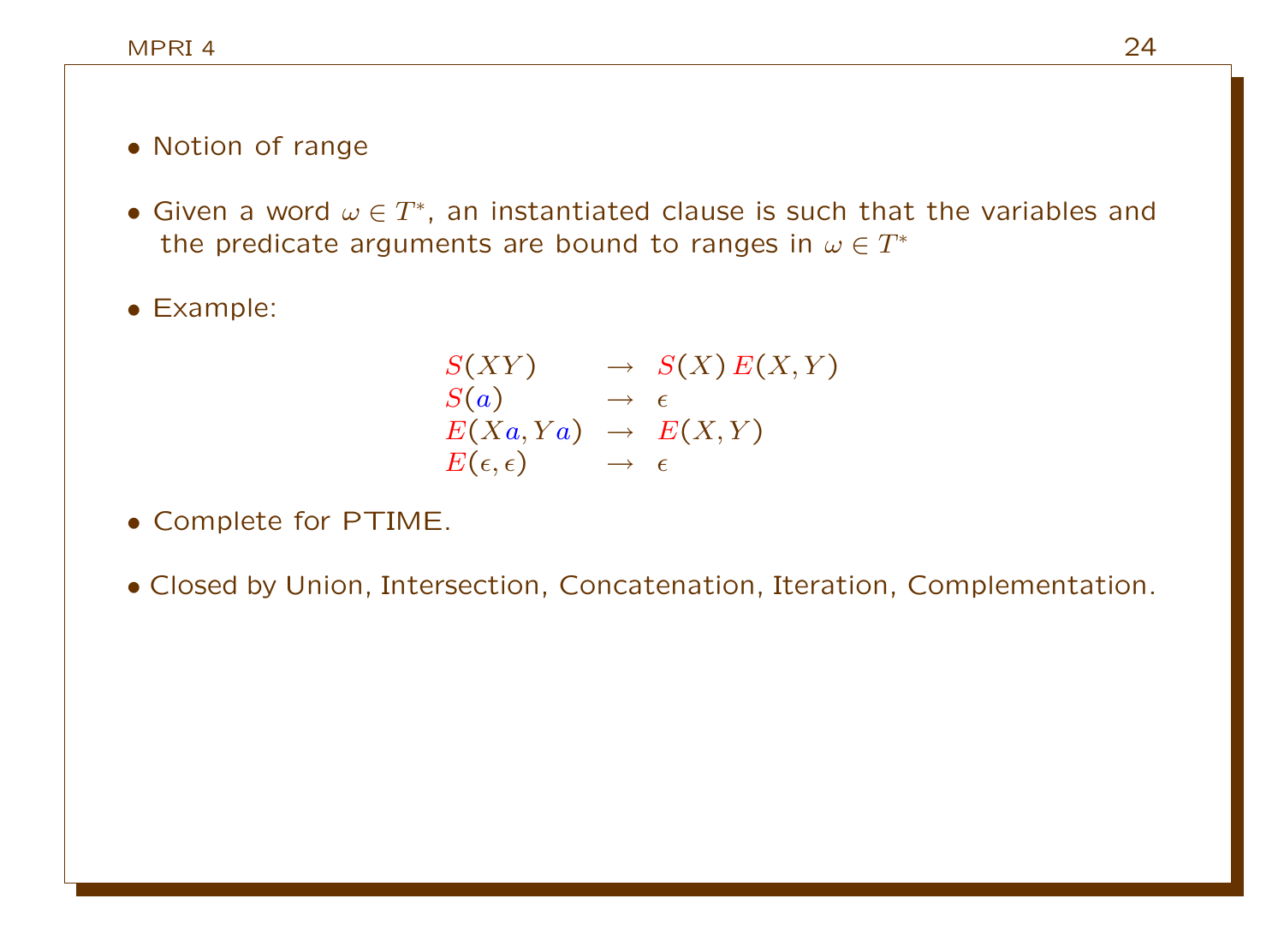See papers by Pierre Boullier http://atoll.inria.fr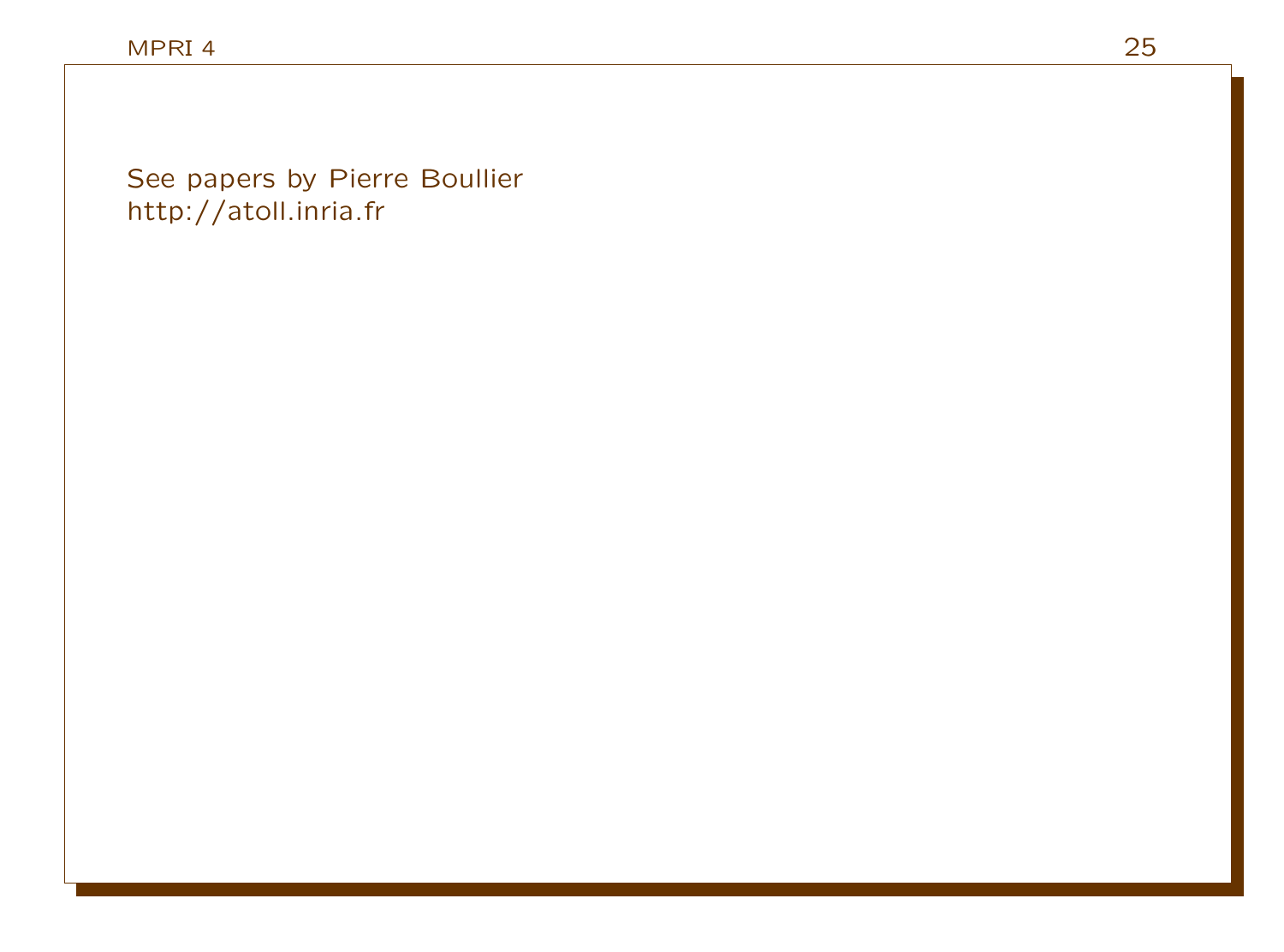# V. Categorial Grammars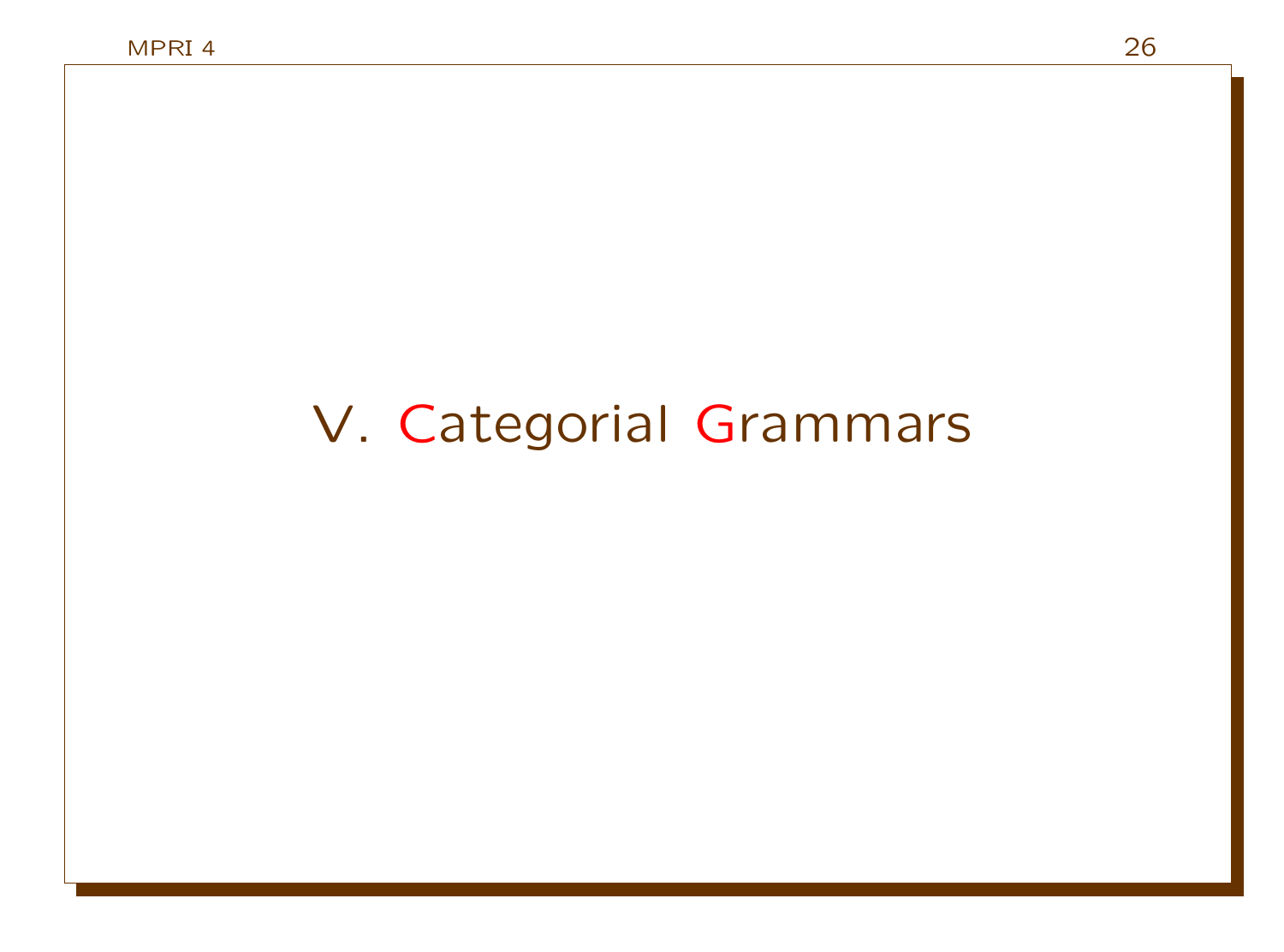- Radical approach to lexicalism
- An algebra of syntactic categories
- A finite set of grammatical composition rules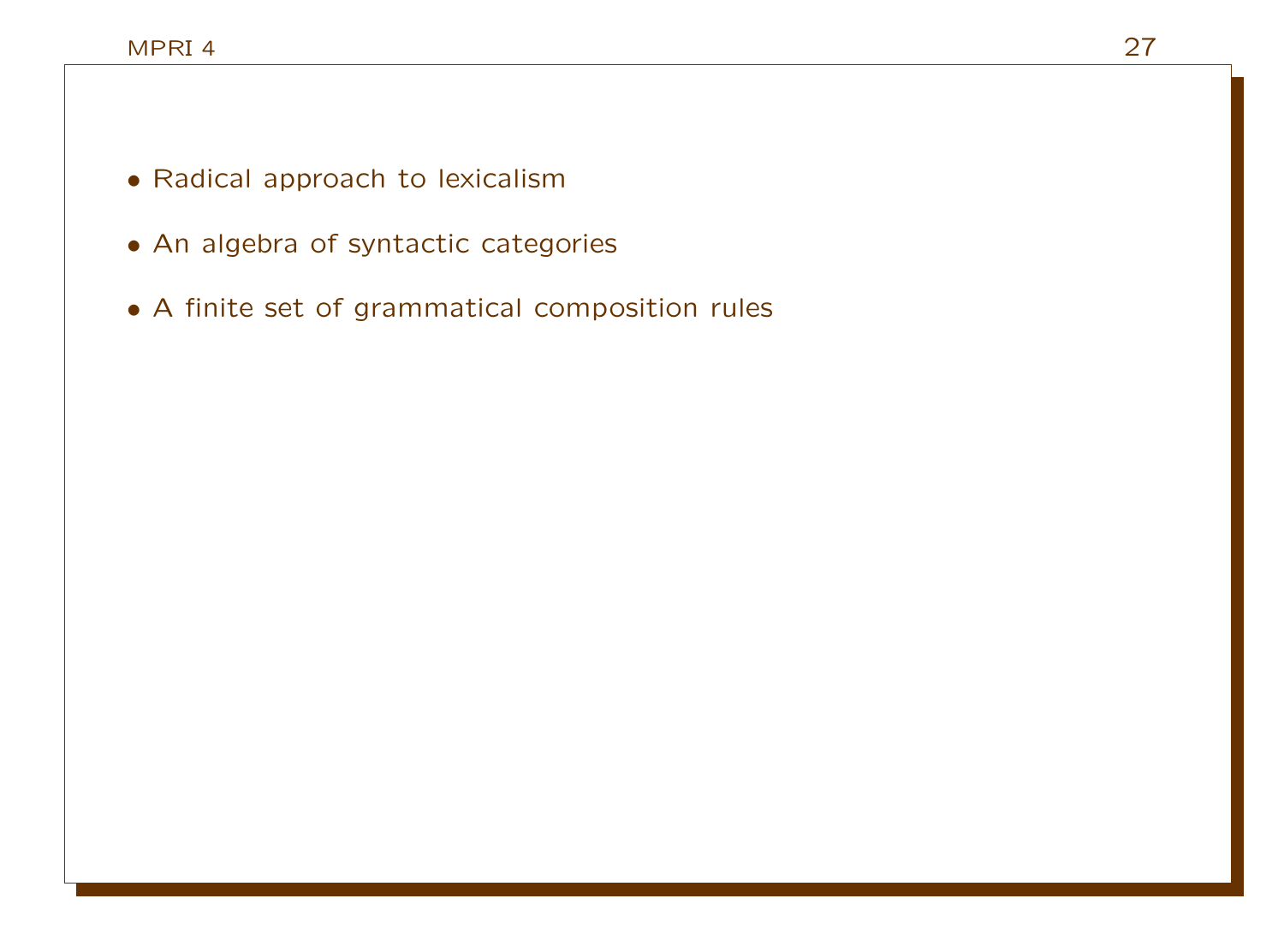### A notion of syntactic category

Let A be a finite set of atomic syntactic categories. The set of syntactic categories is inductively defined as follows:

 $T_A$  ::=  $A | (T_A \bullet T_A) | (T_A \setminus T_A) | (T_A / T_A)$ 

Interpretation:

 $(\alpha \bullet \beta)$  is the category of the phrases obtained by concatenating a phrase of category  $\alpha$  with a phrase of category  $\beta$ .

 $(\alpha \setminus \beta)$  is the category of the phrases that yield a phrase of category  $\beta$  when appended to a phrase of category  $\alpha$ .

 $(\beta/\alpha)$  is the category of the phrases that yield a phrase of category  $\beta$  when a phrase of category  $\alpha$  is appended to them.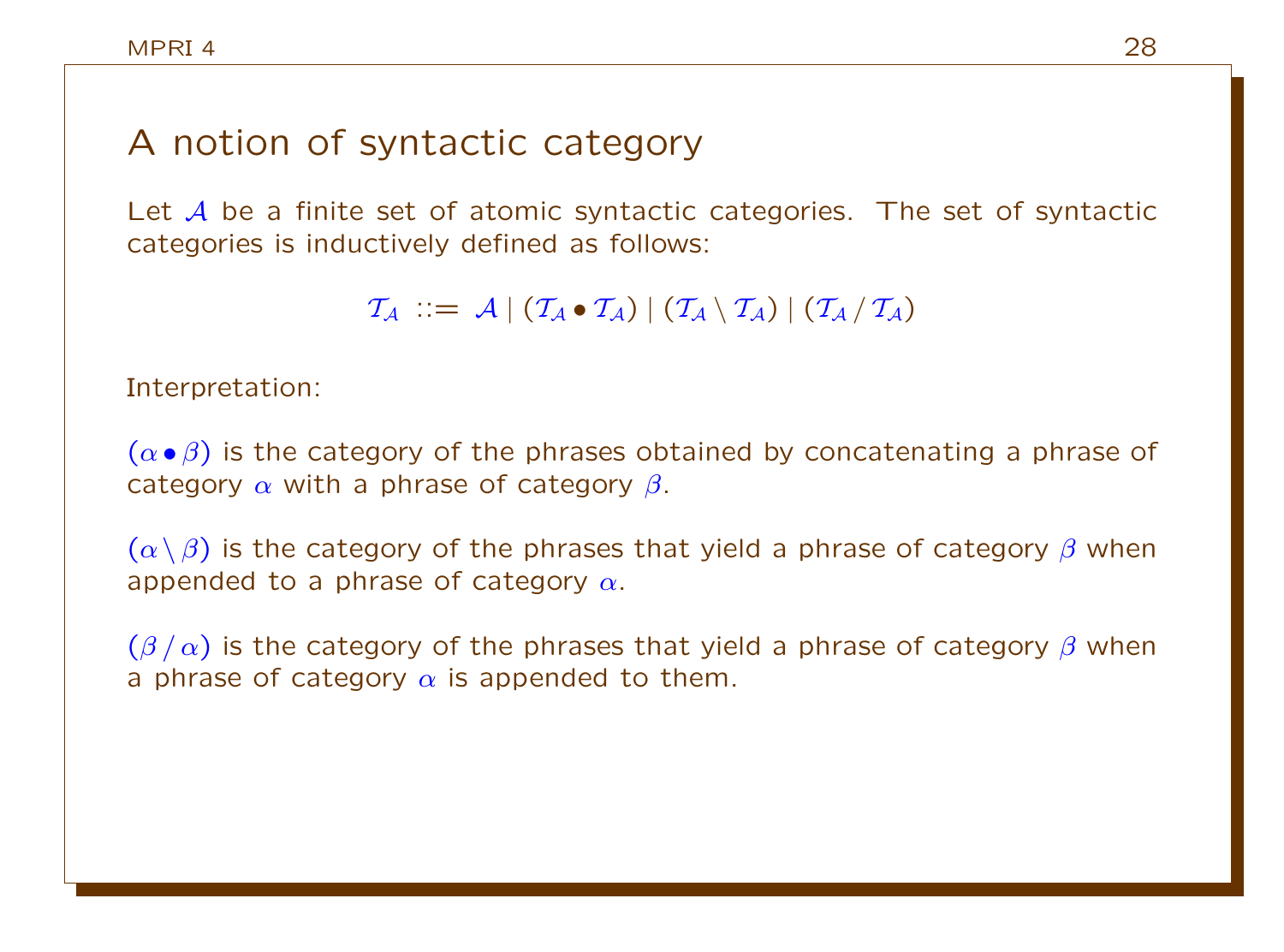## An algebra of syntactic categories

The set of syntactic categories is provided with a preorder:

 $\alpha \leq \beta$ 

Interpretation :

Any phrase of category  $\alpha$  is a phrase of category  $\beta$ .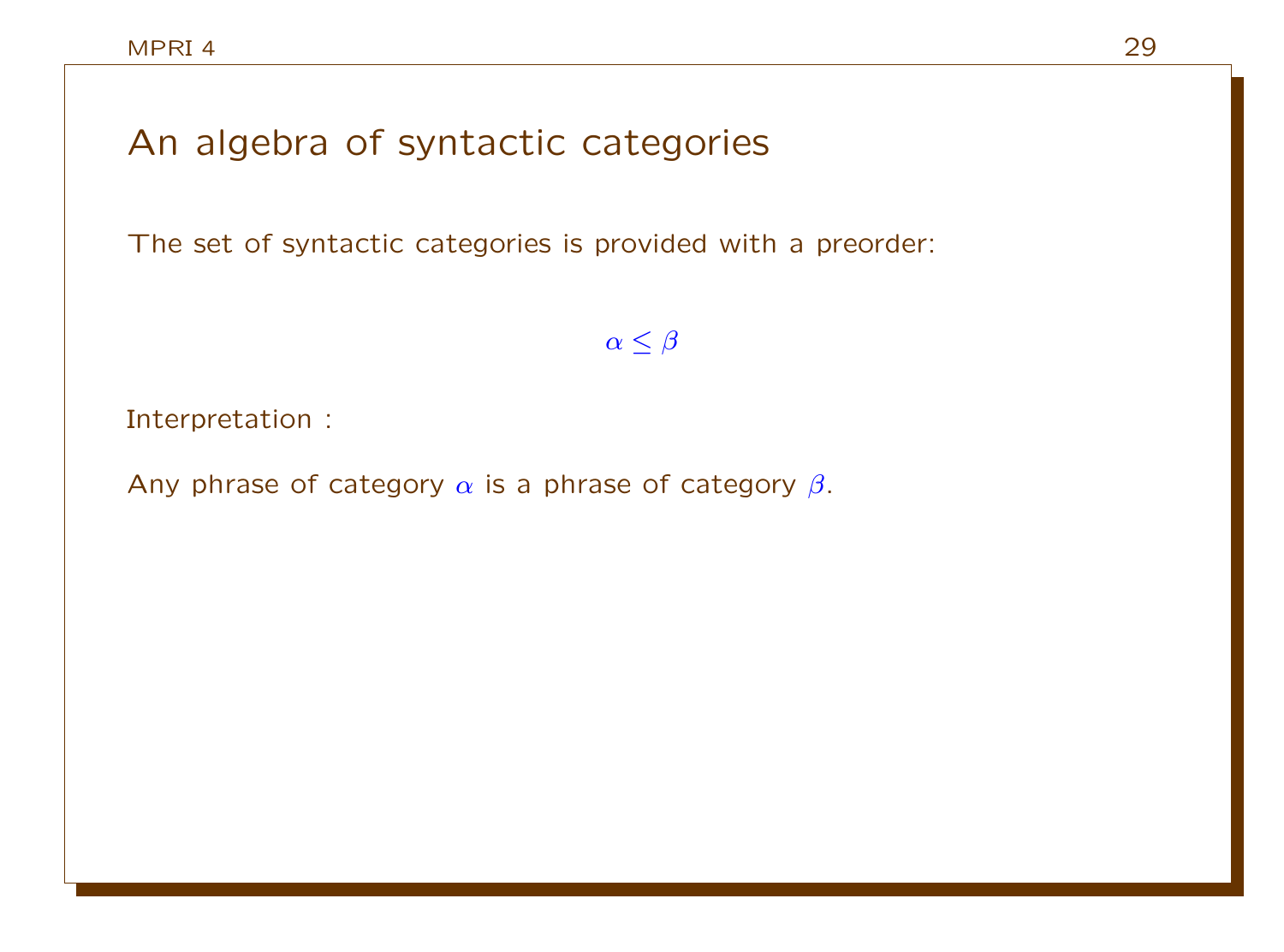≤ is a preorder:

 $\alpha \leq \alpha$ 

 $\alpha \leq \beta, \beta \leq \delta \Rightarrow \alpha \leq \delta$ 

Associativity and monotonicity of •:

 $(\alpha \bullet \beta) \bullet \gamma \leq \alpha \bullet (\beta \bullet \gamma)$  $\alpha \bullet (\beta \bullet \gamma) \leq (\alpha \bullet \beta) \bullet \gamma$  $\alpha \leq \beta \Rightarrow \alpha \bullet \gamma \leq \beta \bullet \gamma$  $\alpha \leq \beta \Rightarrow \gamma \bullet \alpha \leq \gamma \bullet \beta$ 

Cancellation laws:

 $\alpha \bullet (\alpha \setminus \beta) \leq \beta$  $(\beta/\alpha) \bullet \alpha \leq \beta$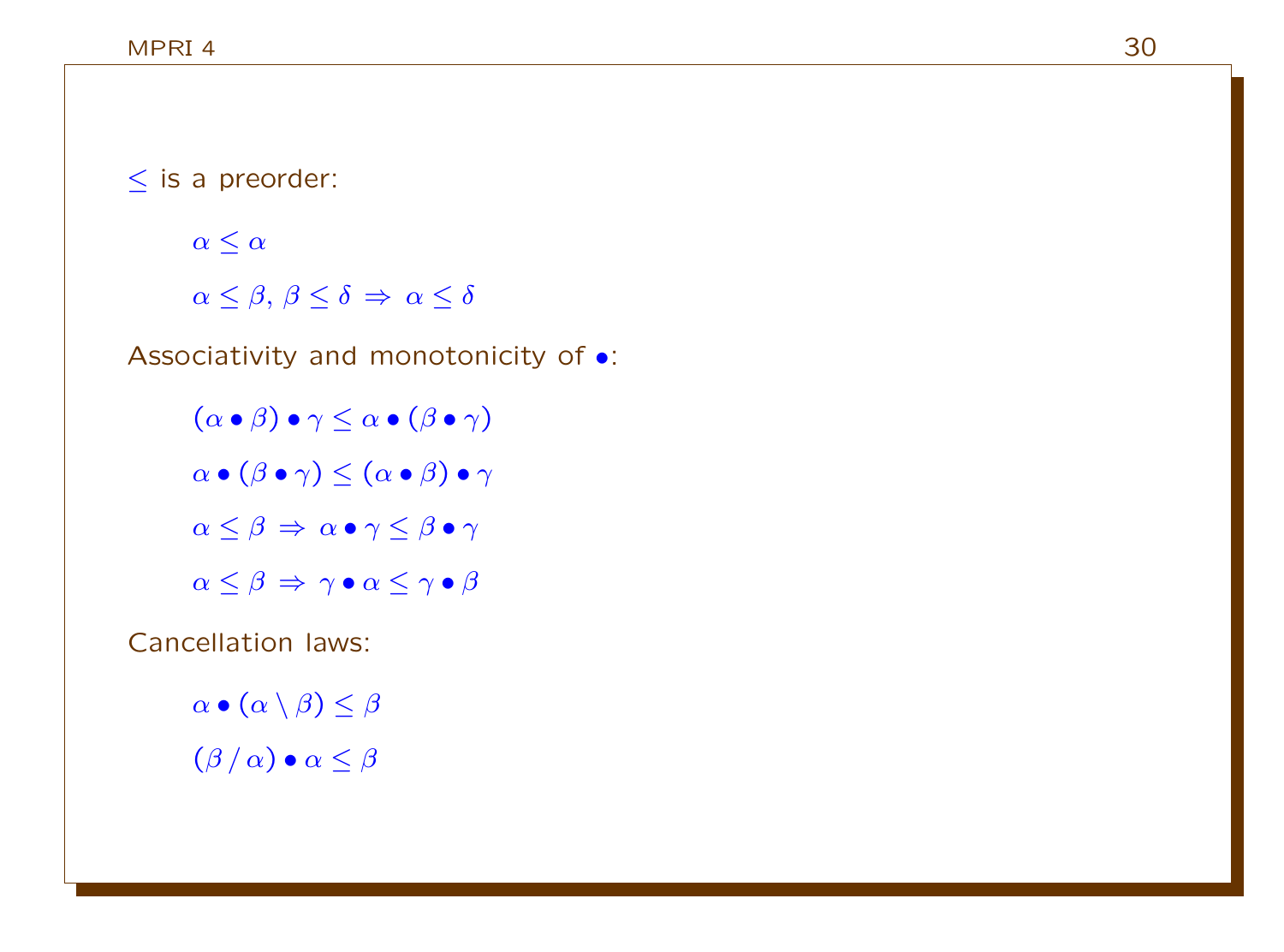#### AB-Grammars

 $G = (\mathcal{A}, \Sigma, \mathcal{L}, s)$ , where :

A is a finite set of atomic categories;

Σ is a finite vocabulary;

 $\mathcal{L}:\mathsf{\Sigma}\to 2^{\mathcal{T}_\mathcal{A}}$  is a lexicon that assigns a finite set of syntactic categories to any element of the vocabulary;

 $s \in \mathcal{T}_A$  is a distinguished category.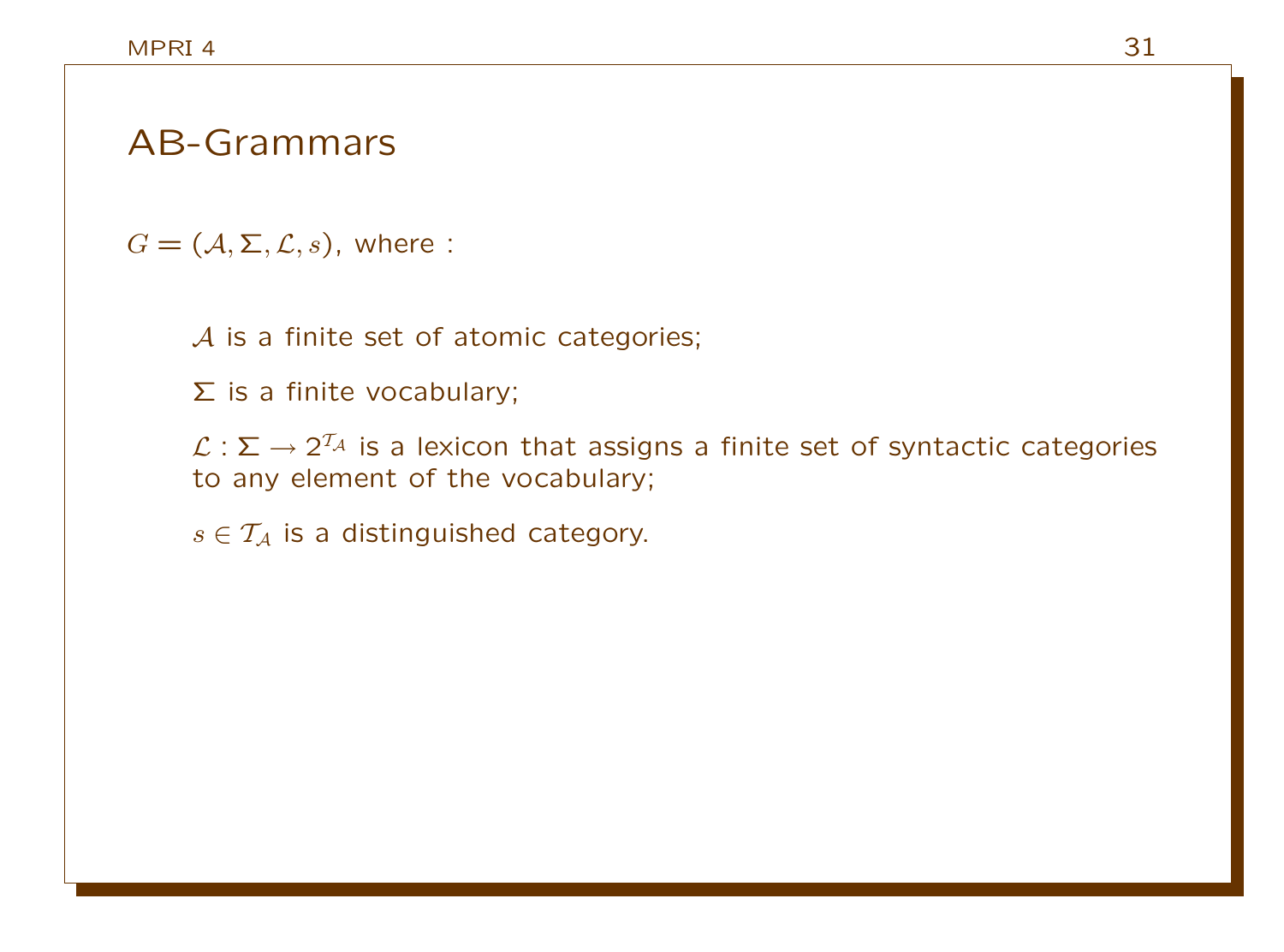Let  $G = \langle A, \Sigma, \mathcal{L}, s \rangle$  be an AB-grammar.

The language  $L(G)$  generated by G is the set of words

 $a_0 \ldots a_n \in \Sigma^*$ 

such that there exist

 $\alpha_0 \in \mathcal{L}(a_0), \ldots, \alpha_n \in \mathcal{L}(a_n)$ 

with

 $\alpha_0 \bullet \cdots \bullet \alpha_n \leq s$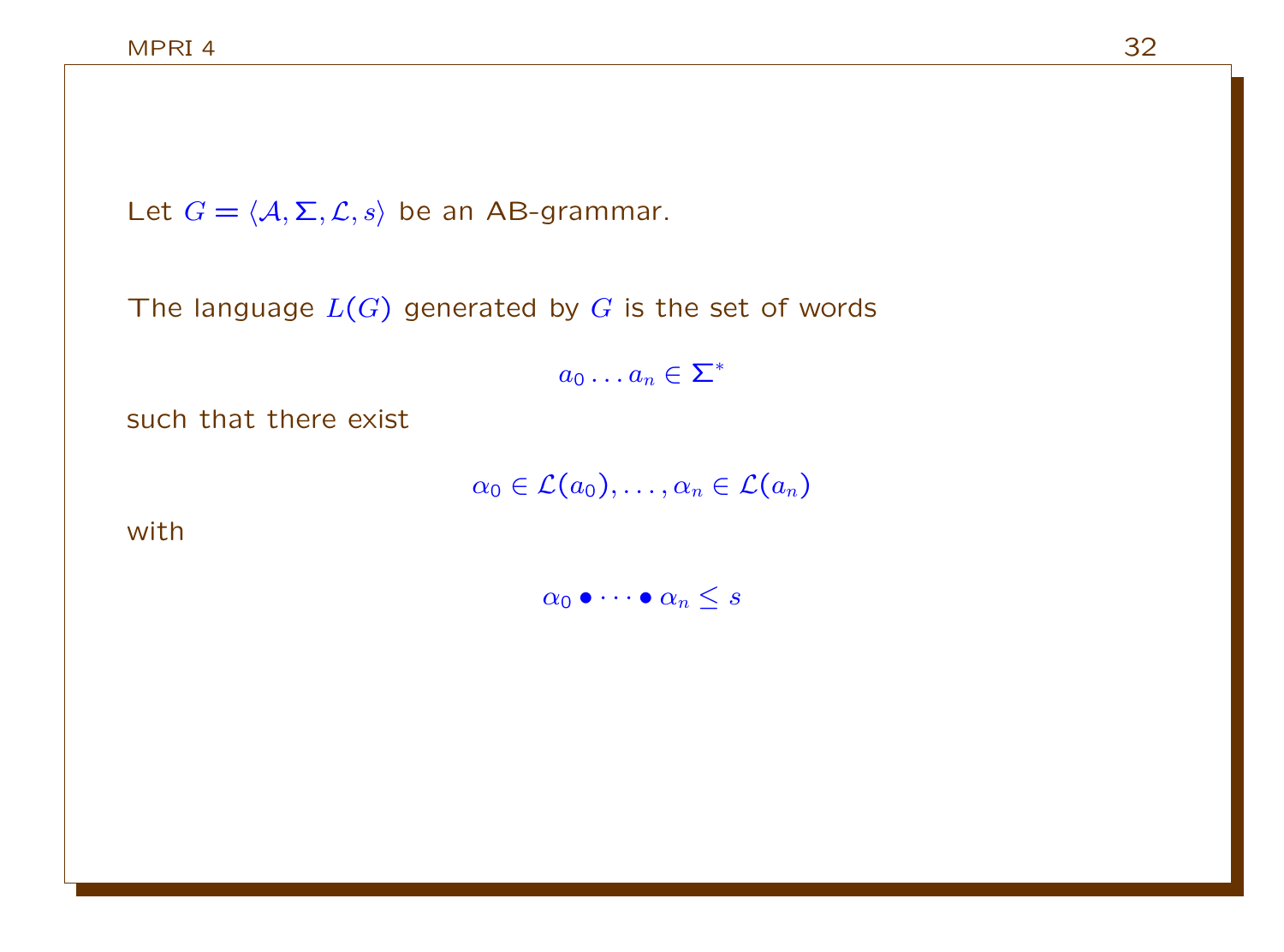Expressive power

### The class of AB-languages is the class of context-free languages.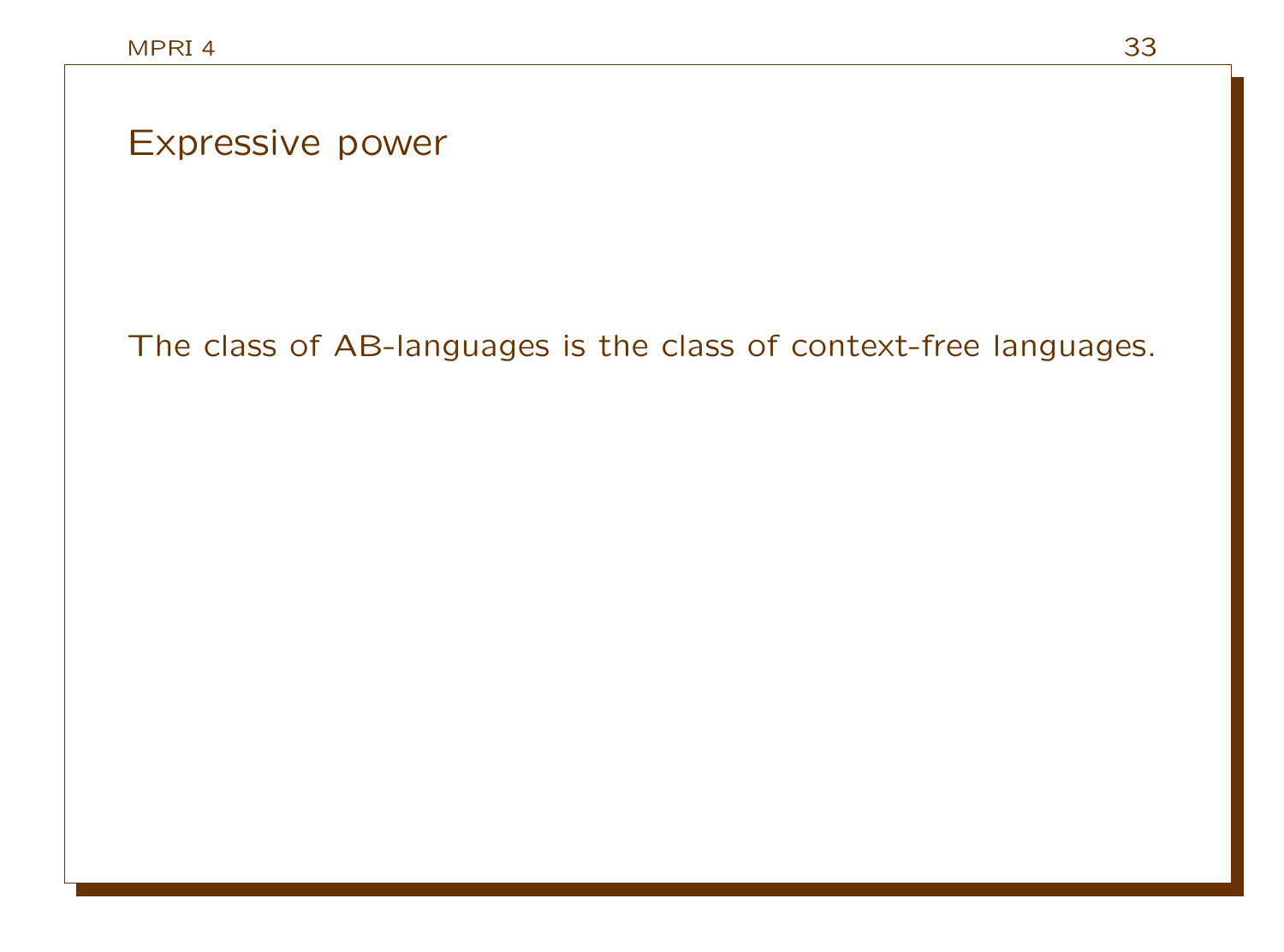#### Structural limitations

| Pierre : SN                              |
|------------------------------------------|
| une : $SN / N$                           |
| $\cdot$ N                                |
| mange : $(SN \setminus P) / SN$          |
| : $(SN \setminus SN) / (SN \setminus P)$ |
| rapidement : $P \setminus P$             |
|                                          |

It is possible to generate:

Pierre qui mange une pomme

 $SN \bullet ((SN \setminus SN) / (SN \setminus P)) \bullet ((SN \setminus P) / SN) \bullet (SN / N) \bullet N \leq SN$ 

Pierre mange une pomme rapidement

 $SN \bullet ((SN \setminus P) / SN) \bullet (SN / N) \bullet N \bullet (P \setminus P) \leq P$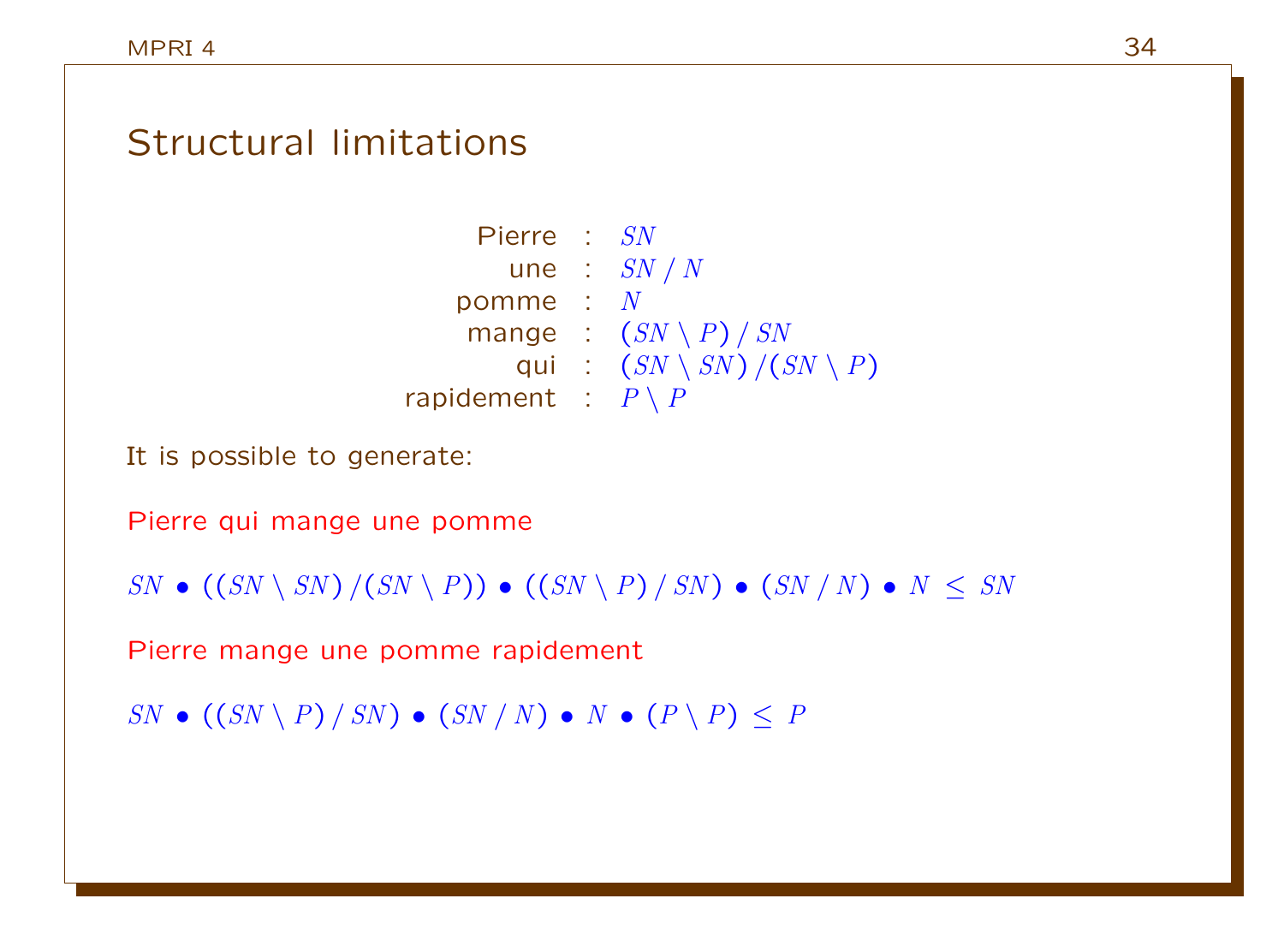It is not possible to generate:

Pierre qui mange une pomme rapidement

because the following inequality:

 $(SN \setminus P) \bullet (P \setminus P) \leq (SN \setminus P)$ 

cannot be derived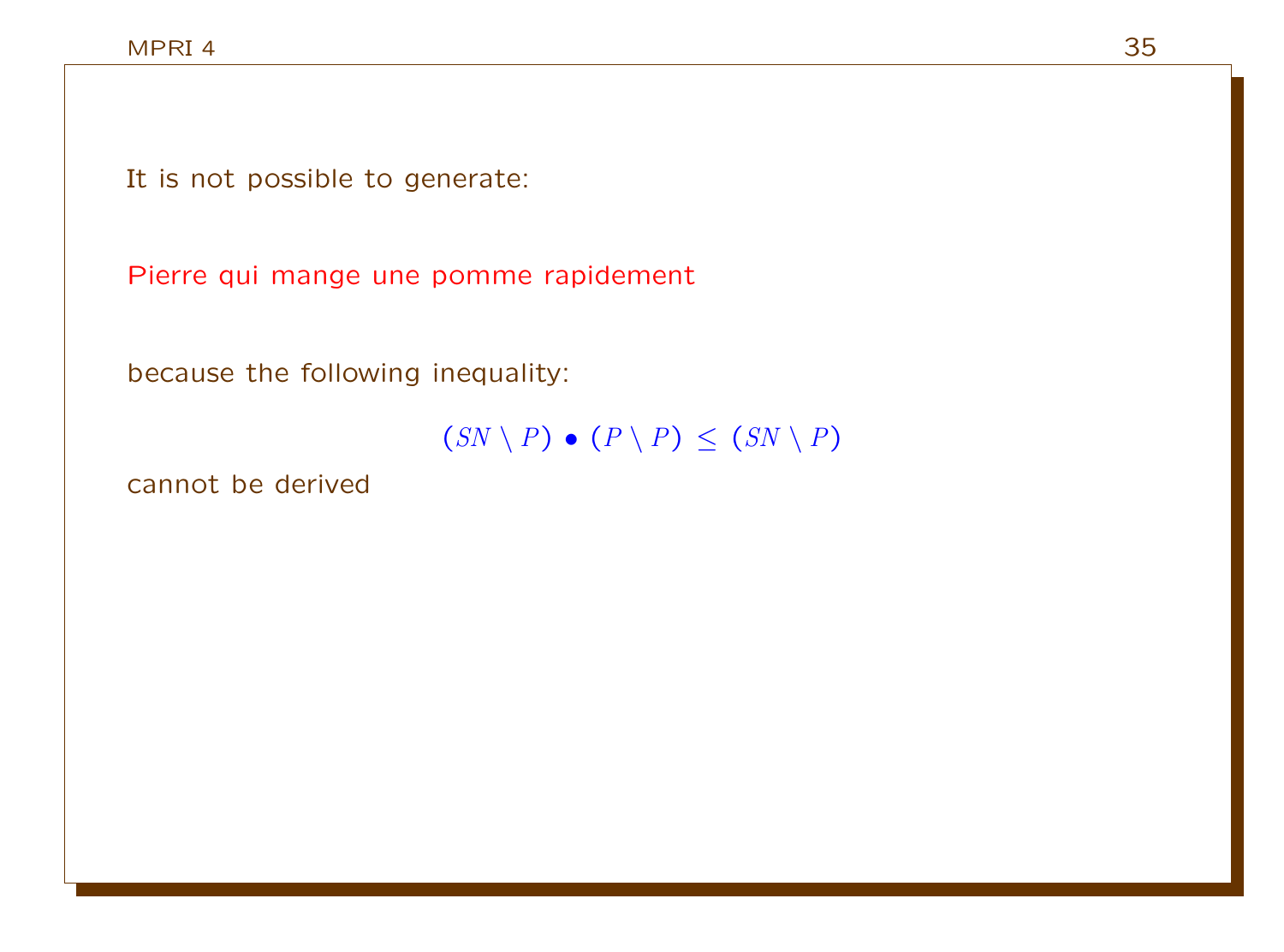## Hypothetical reasoning To generate: Pierre qui mange une pomme rapidement the following inequality is needed:  $(SN \setminus P) \bullet (P \setminus P) \leq (SN \setminus P)$ Similarly, to generate: une pomme que Pierre mange where

que :  $(SN \setminus SN) / (P / SN)$ 

the following inequality is needed:

 $SN \bullet ((SN \setminus P) / SN) \le (P / SN)$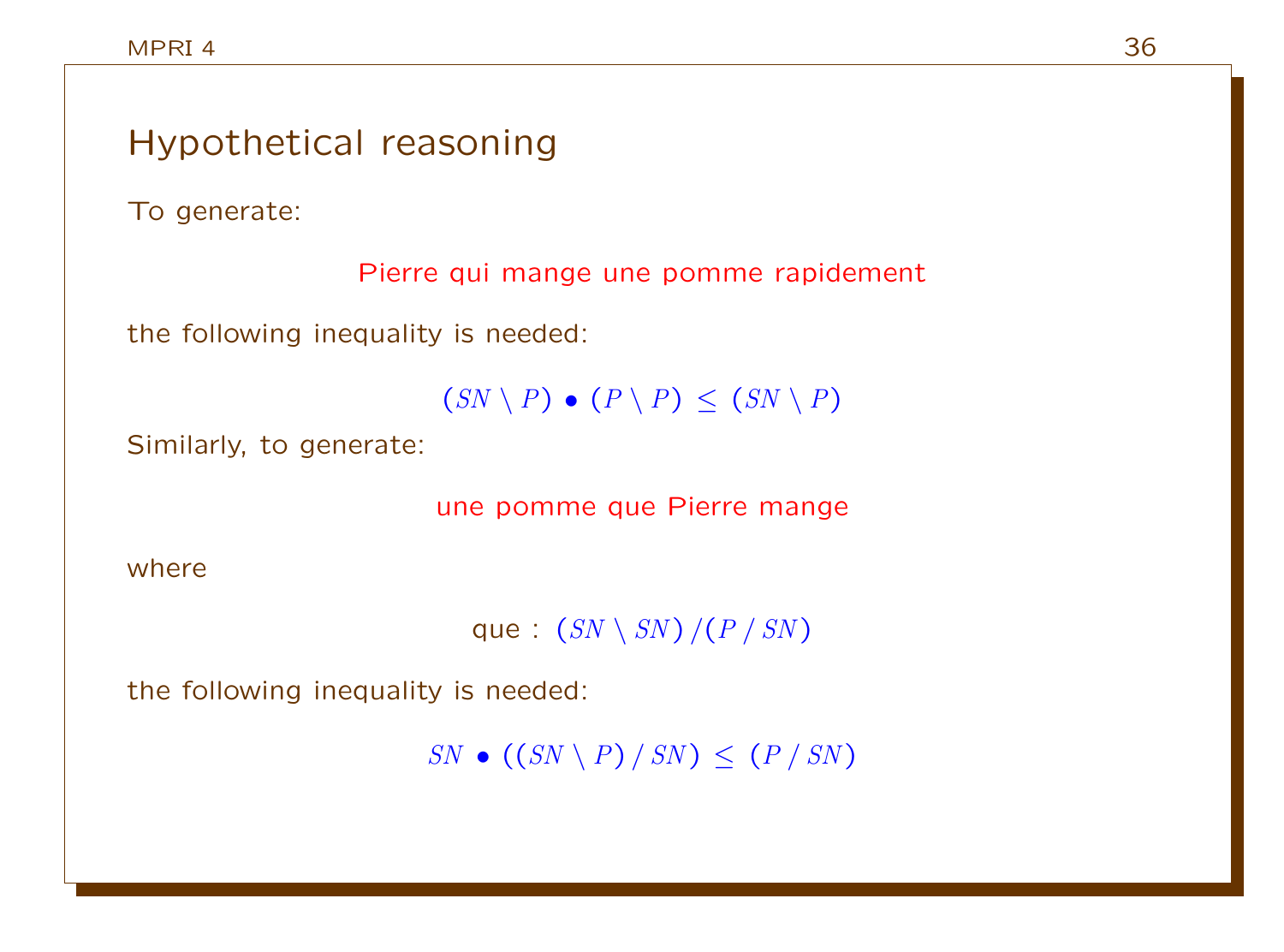Both inequalities are consistent with respect to the interpretation of the preorder but cannot be derived using the algebraic laws given so far.

The algebra previously given does not capture completely the intuition we have of the connectives.

Hypothetical reasoning:

Assume:

 $X : SN$ 

then:

 $X$  mange rapidement :  $P$ 

hence:

mange rapidement :  $SN \setminus P$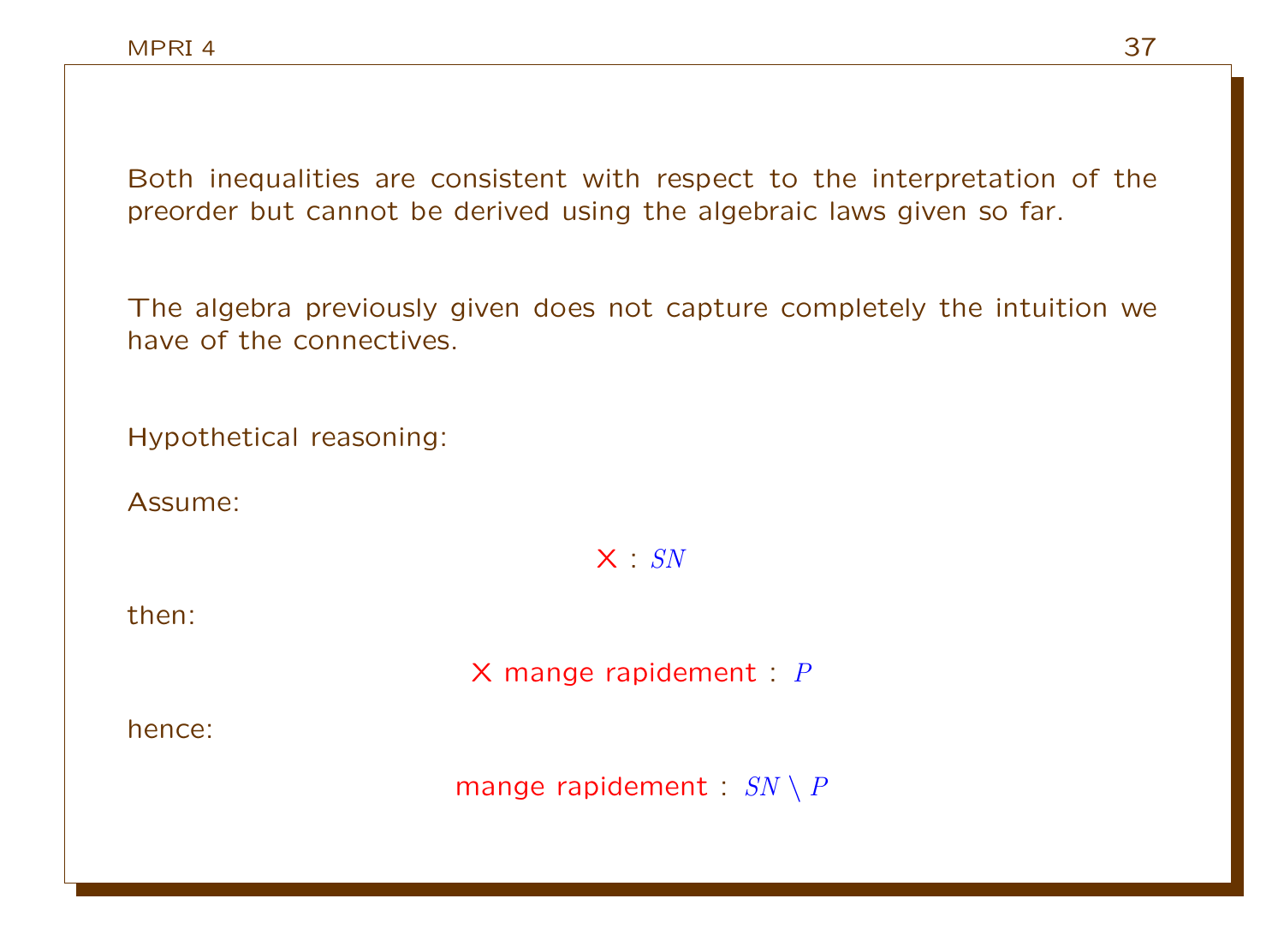## Enriching the algebra

Add the following adjunction laws:

 $(\alpha \bullet \beta) \leq \gamma \Rightarrow \beta \leq (\alpha \setminus \gamma)$  $(\alpha \bullet \beta) \leq \gamma \Rightarrow \alpha \leq (\gamma / \beta)$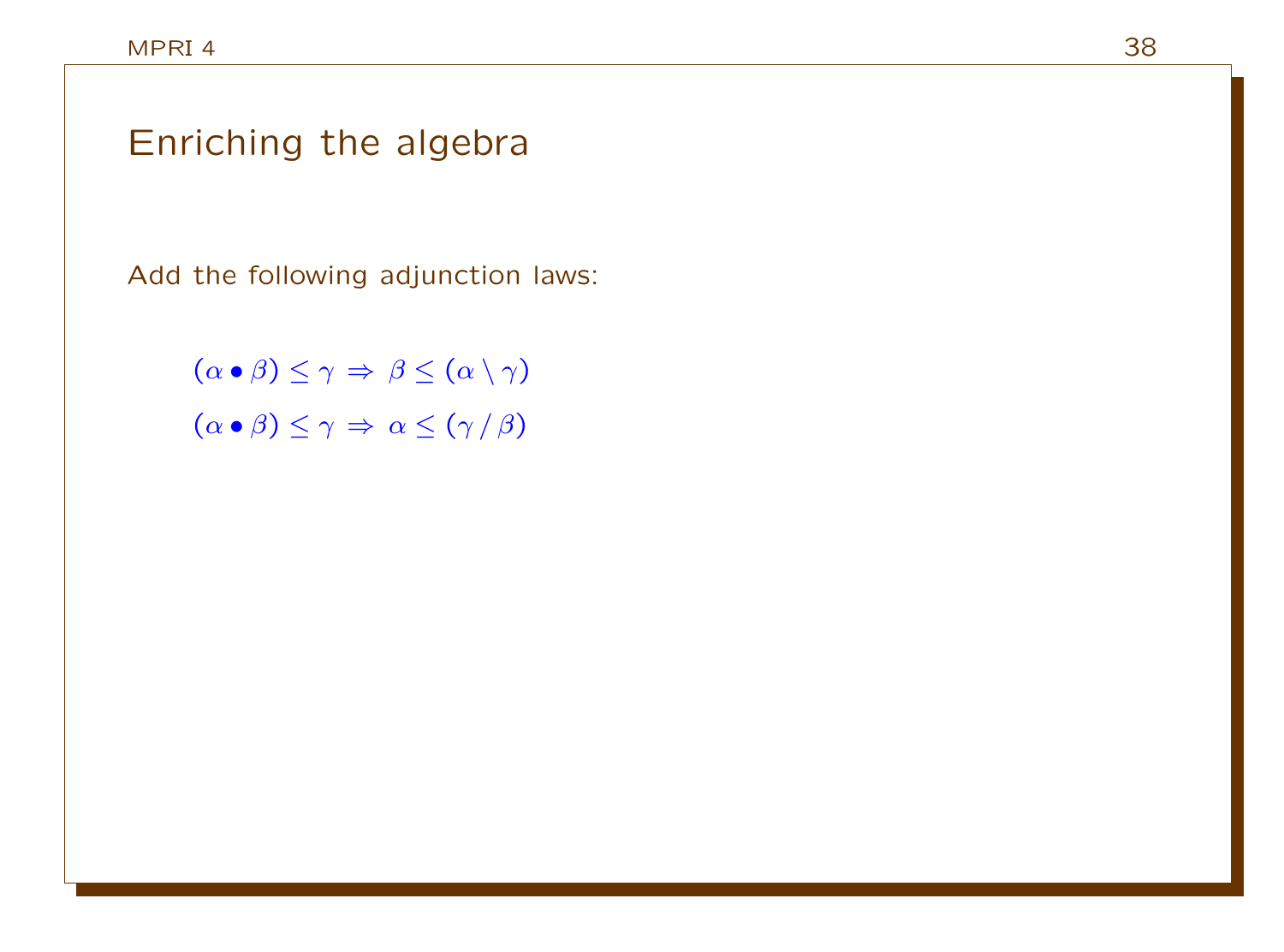### Logical formalization

There exists a logical reading of:

 $\alpha_0 \bullet \cdots \bullet \alpha_n \leq \beta$ 

where:

- the  $\alpha_i$ 's are seen as hypotheses;
- $\beta$  plays the part of the conclusion;
- $\bullet$  < is interpreted as a consequence relation.

According to this reading, the syntactic categories correspond to formulas. • is a conjonction, and both  $\setminus$  and  $\prime$  are implications.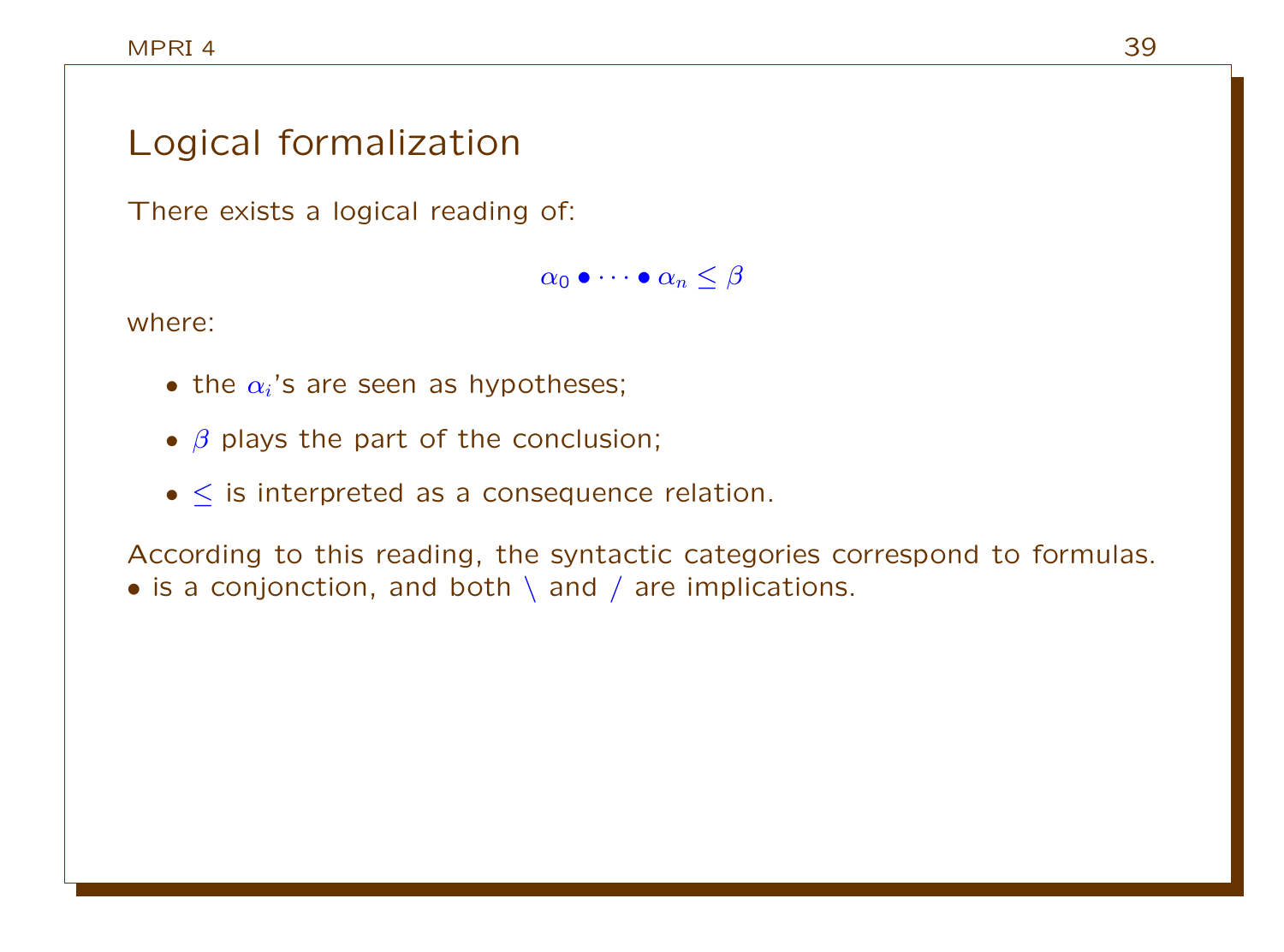#### Lambek calculus  $A \vdash A$  (ident)  $\Gamma$   $\vdash$  A  $\Delta_1$ ,  $A$ ,  $\Delta_2$   $\vdash$  B (cut)  $\Delta_1, \Gamma, \Delta_2 \vdash B$  $\Gamma, A, B, \Delta \vdash C$ (• left)  $\Gamma, A \bullet B, \Delta \vdash C$  $\Gamma$   $\vdash$  A  $\Delta$   $\vdash$  B (• right)  $\Gamma, \Delta \vdash A \bullet B$  $\Gamma$   $\vdash$  A  $\Delta_1$ , B,  $\Delta_2$   $\vdash$  C  $(\langle \text{ left})$  $\Delta_1, \Gamma, A \setminus B, \Delta_2 \vdash C$  $A, \Gamma \vdash B$  $(\nabla \$  right)  $\Gamma$   $\vdash$   $A \setminus B$  $\Gamma \vdash A \quad \Delta_1, B, \Delta_2 \vdash C$  $($  left)  $\Delta_1, B \, / \, A, \Gamma, \Delta_2 \vdash C$  $\Gamma, A \vdash B$ (/ right)  $\Gamma$   $\vdash$   $B/A$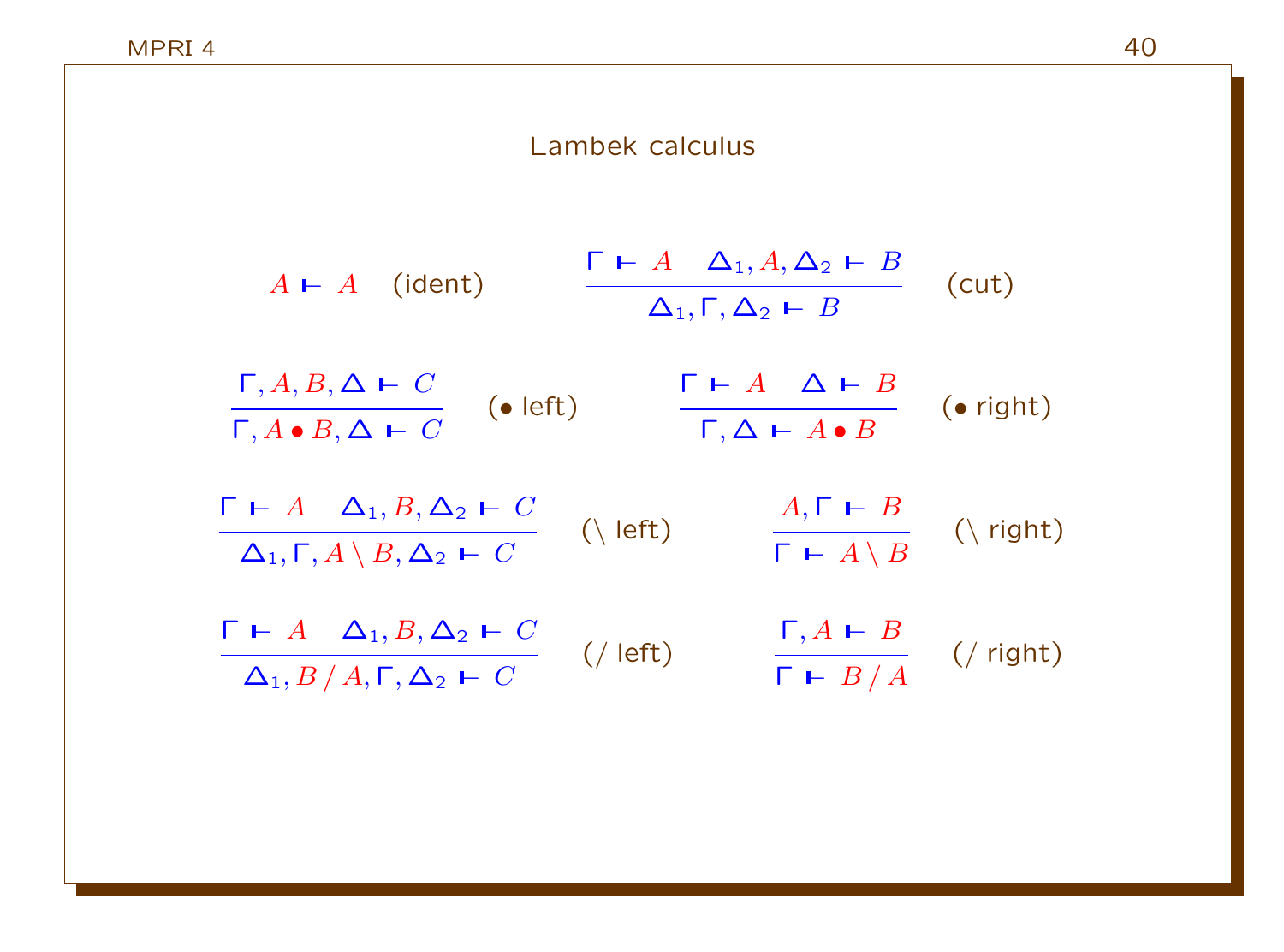#### Lambek grammars

Same data as an AB-grammar.

The langage  $L(G)$  generated by a Lambek-grammar G is the set of words

 $a_0 \ldots a_n \in \Sigma^*$ 

such that there exist

 $\alpha_0 \in \mathcal{L}(a_0), \ldots, \alpha_n \in \mathcal{L}(a_n)$ 

with the following sequent

 $\alpha_0, \ldots, \alpha_n \vdash s$ 

being derivable.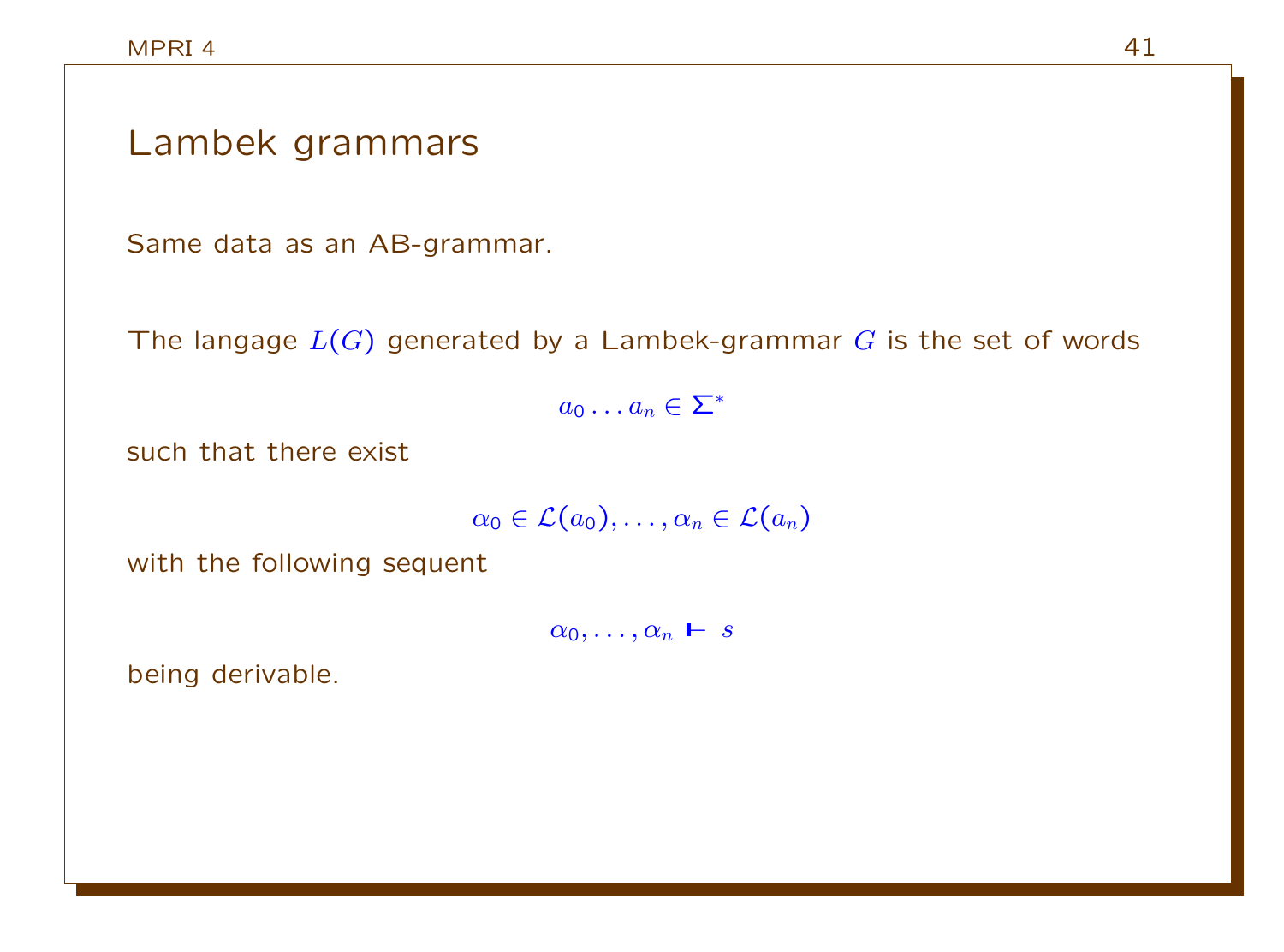Cut elimination. Every derivable sequent is derivable without using Rule (cut).

Corollary. The Lambek calculus is decidable.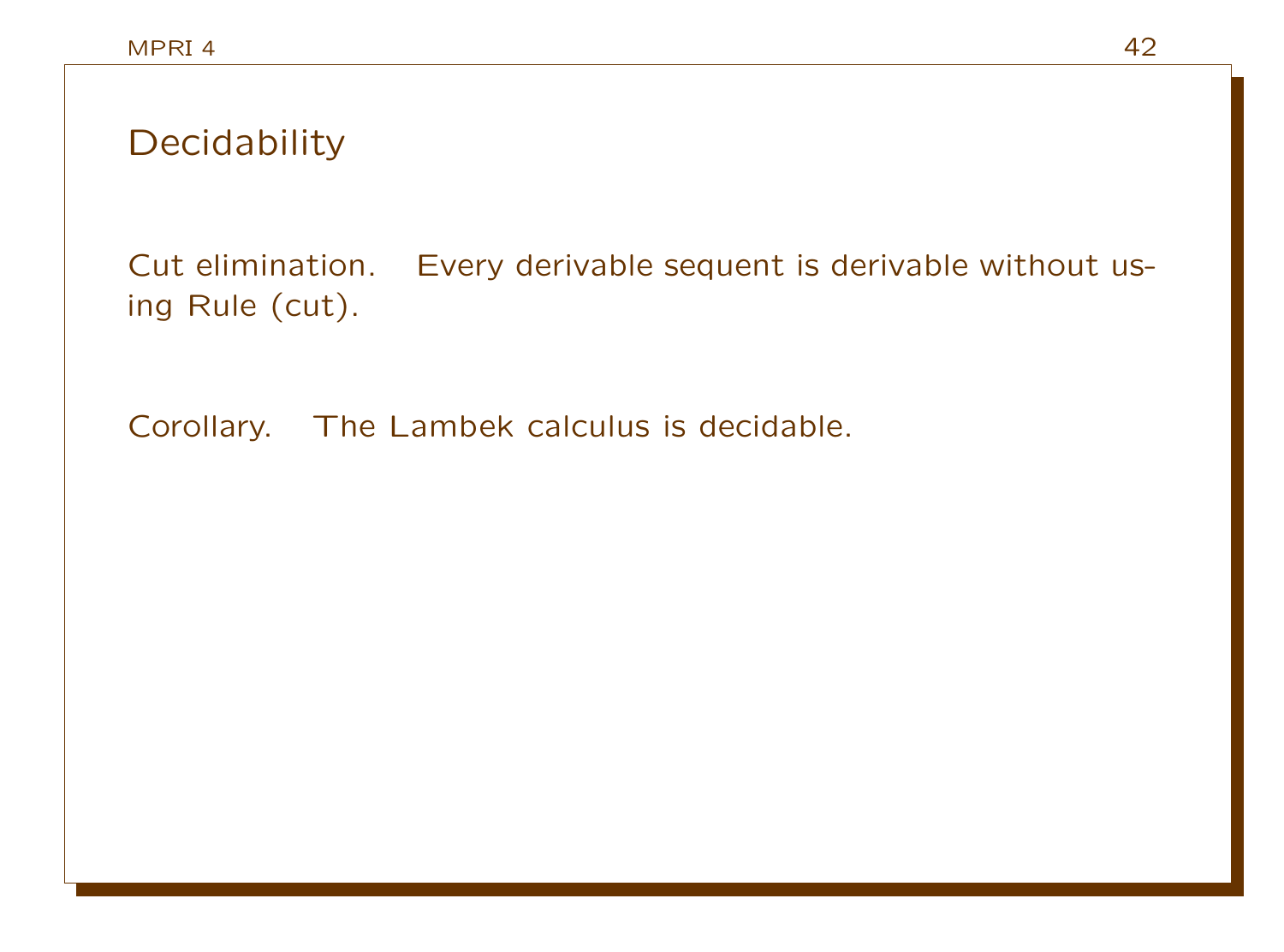#### Elements of model theory

Let  $\langle \Sigma^*, +, \epsilon \rangle$  be the free monoid generated by  $\Sigma$ .

A valuation is defined to be a fonction  $\rho : \mathcal{A} \to 2^{\Sigma^*}$  that assigns a set of words to each atomic formula (syntactic category).

Given such a valuation  $\rho$ , interpret the formulas as follows:

 $\lbrack \lbrack \alpha \rbrack \rbrack \rho = \rho(\alpha)$  where  $\alpha$  is atomic  $[\![\alpha \bullet \beta]\!] \rho = \{ u \in \Sigma^* \mid \exists a \in [\![\alpha]\!] \rho \ldotp \exists b \in [\![\beta]\!] \rho \ldotp u = a + b \}$  $[\![\alpha \setminus \beta]\!] \rho = \{ u \in \Sigma^* \mid \forall a \in [\![\alpha]\!] \rho. \, a + u \in [\![\beta]\!] \rho \}$  $[\![\alpha/\beta]\!] \rho = \{u \in \Sigma^* \mid \forall b \in [\![\beta]\!] \rho. u + b \in [\![\alpha]\!] \rho\}$ 

Let  $\Gamma = \gamma_0, \ldots, \gamma_n$ , and define:

 $[\![\Gamma]\!]_\rho = [\![\gamma_0 \bullet \cdots \bullet \gamma_n]\!]_\rho$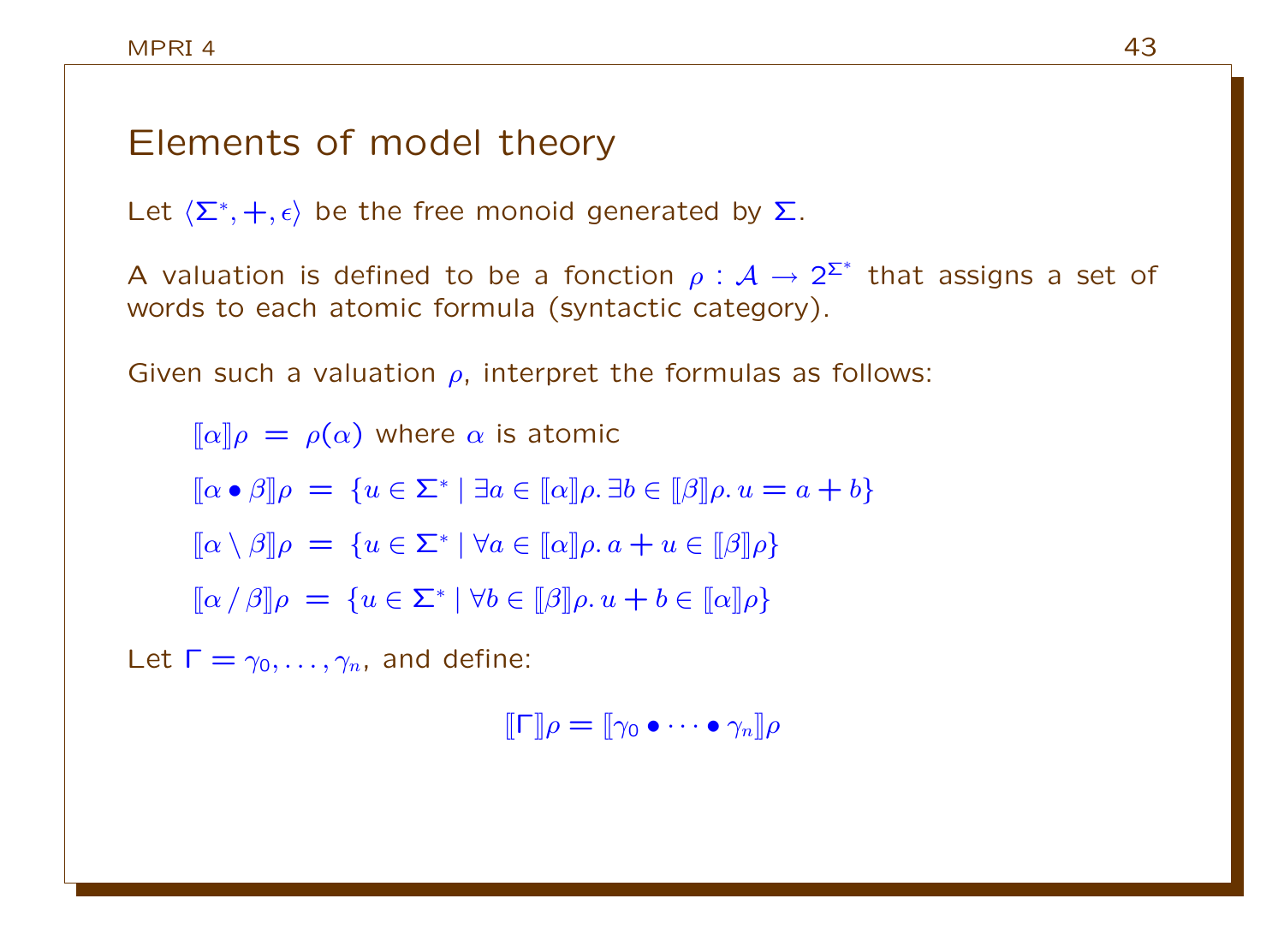A valuation  $\rho$  satisfies a sequent  $\Gamma \vdash \alpha$  iff

 $\llbracket \mathsf{\Gamma} \rrbracket \rho \subset \llbracket \alpha \rrbracket \rho$ 

A sequent  $\Gamma \vdash \alpha$  is valid iff it is satisfied by every valuation.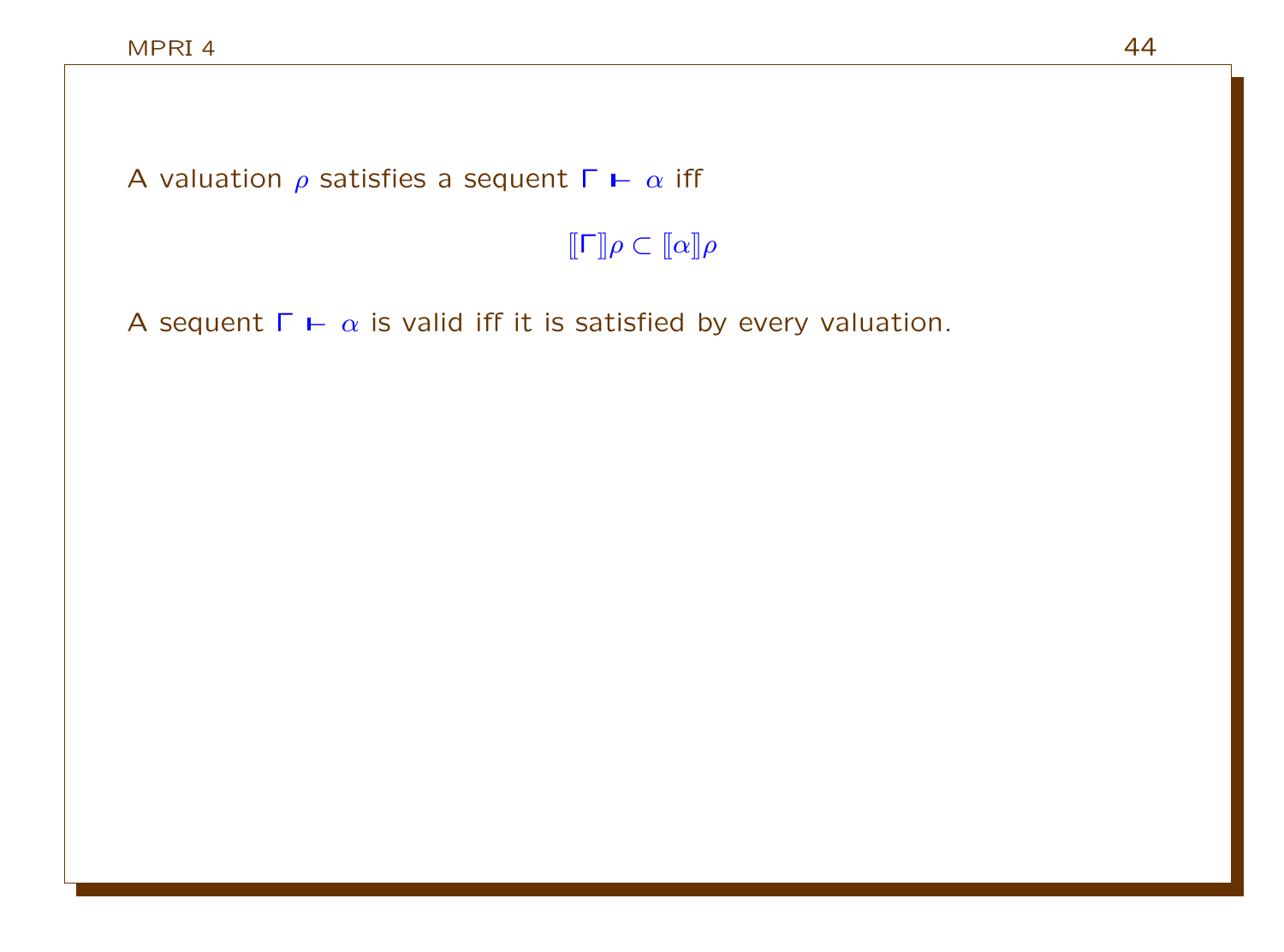Correctness. Every derivable sequent is valid.

Completness (Pentus, 1993). Every valid sequent is derivable.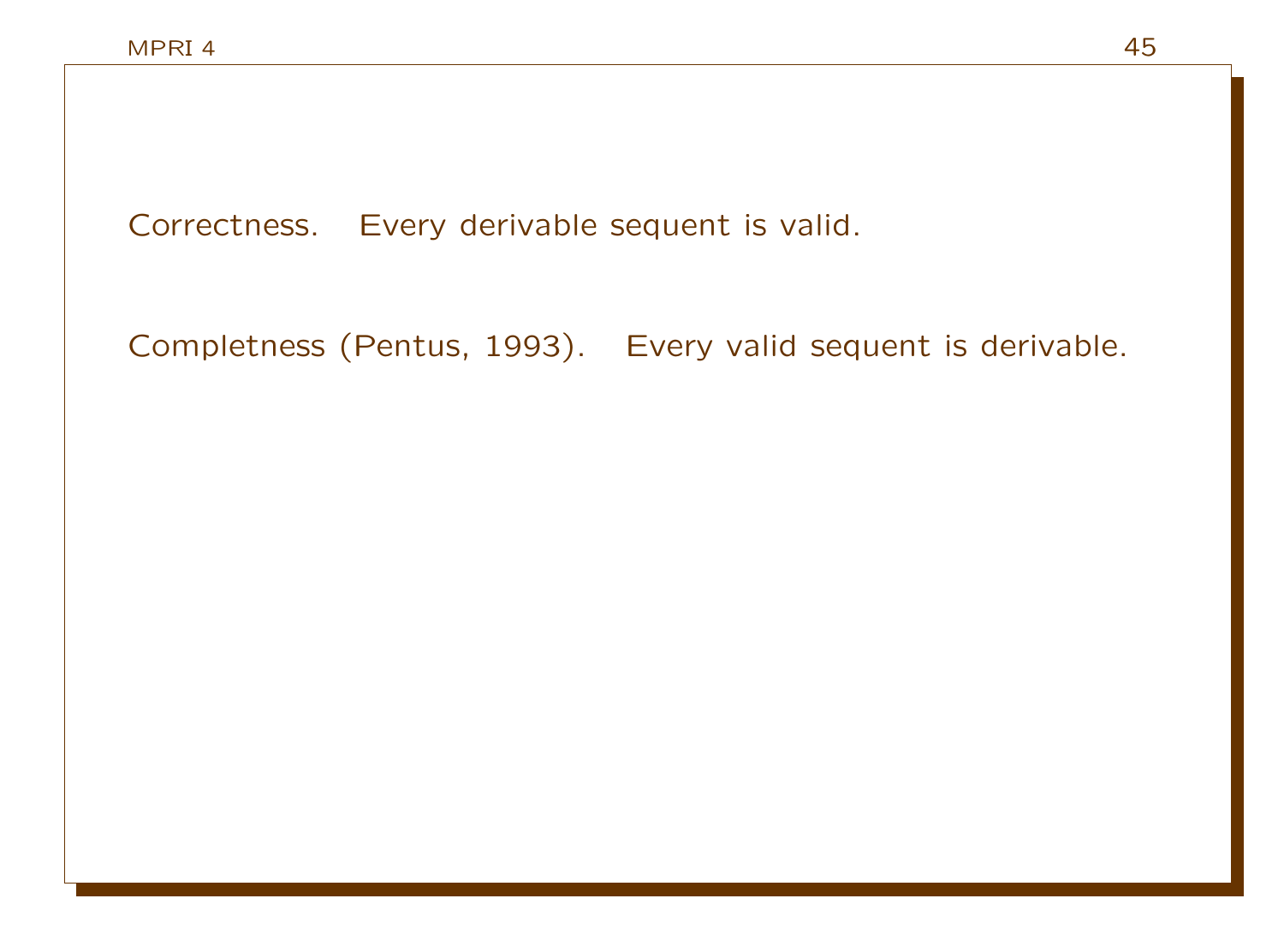Expressive Power

(Pentus, 1992) The class of languages generated by the Lambek grammars is the class of context-free languages.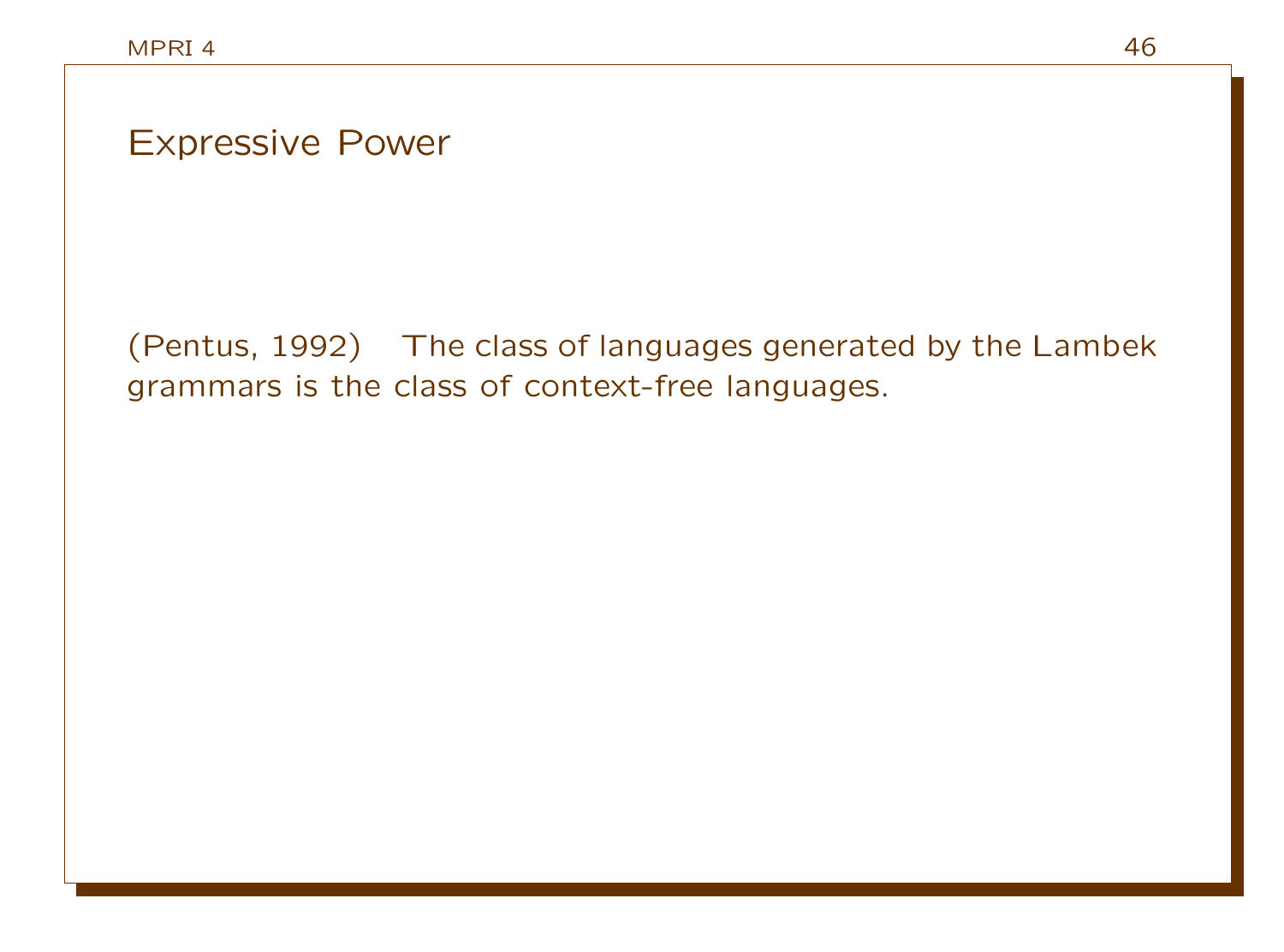#### Structural limitations

The non-commutativity of the Lambek calculus is to "rigid".

Among others, it does not allow for medial wh-extraction.

For instance:

Une pomme que Pierre mange rapidement

cannot be generated.